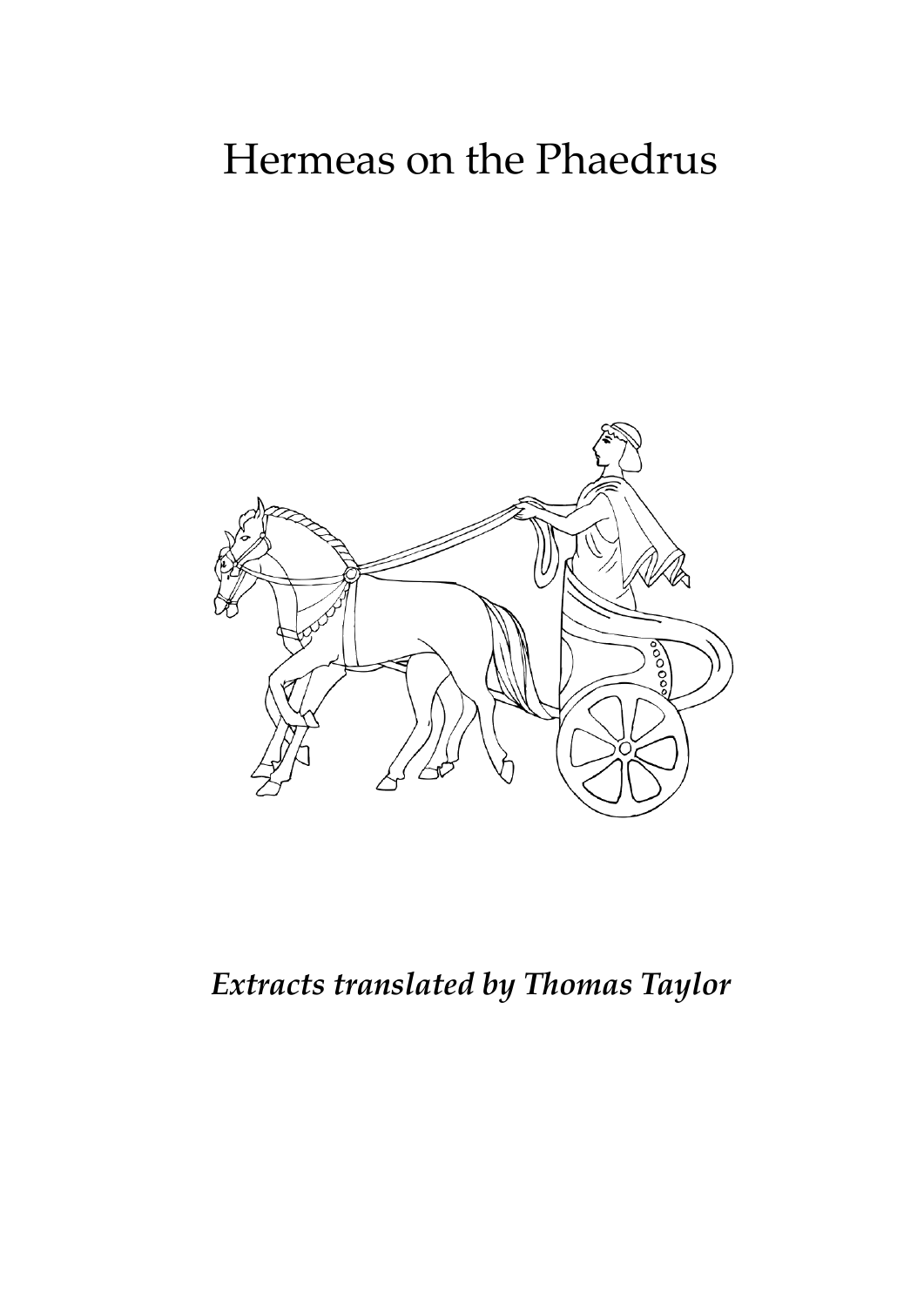## Hermeas on the Phaedrus

**245c** "In the first place, it must be enquired about what kind of soul Plato is speaking. For some, among which is the Stoic Posidonius, are of the opinion that it is alone about the soul of the world, because it is said  $\pi\alpha\sigma\alpha$ , and it is added a little after, `all heaven and all generation falling together must stop.' But others say, that it is simply concerning every soul, so as to include the soul of an ant, and a fly. And this was the opinion of Harpocration. For he understands the word πασα, as pertaining to every soul. If however, it be requisite neither to restrict the problem, nor to extend it simply to all animals, we must assume from Plato himself, what kind of soul it is, of which he is now speaking. He says therefore, that it is necessary in the first place to speak about the nature of soul both the divine and the human, *ie.* about every rational soul; so that the present discourse is concerning the rational soul. To which we may add, that the ancients are accustomed to call the rational soul, that which is properly soul. For they call that which is above it, intellect, and that which is beneath it, not simply soul, but the irrational life, or the animation of the spirit, the life which is distributed about bodies, and the like. But they denominated the rational part that which is properly soul. For Plato also calls the rational soul, that which is properly man. He previously, however, enunciates the conclusion, since he is about to make the demonstrations, from things which are essentially inherent in the soul, and which pertain to it, so far as it is soul. On this account therefore, he first enunciates the conclusion, indicating by so doing that the διoτι, or *the why*, is contractedly comprehended in the oτι, † or *the that*. For the soul possesses the immortal from its essence. Hence, prior to the evolved, divided, and expanded demonstration, he gives the contracted and that which contains *the why* together with *the that*.<sup>†</sup> But there are here, two demonstrative syllogisms, through which the immortality of the soul is demonstrated, and which directly prove that it is so; and there is also another syllogism, which demonstrates this, through a deduction to an impossibility. Why, however, is there this number of syllogisms? For the intention of Plato, was not simply to adduce a multitude of arguments, since in this case he would have employed many others, as he does in the *Phædo*; but he employs such as are adapted to each subject of discussion. For now, as we have already observed, he adduces arguments derived from the essence of the soul, and from things which are essentially inherent in it. In answer to this it must be said, that since it is proposed to demonstrate that the soul is immortal, if we see how many modes there are of corruption, and show that the soul is not corrupted according to any one of these, we shall then have demonstrated that it is incorruptible and indestructible, and it will also be evident that it is immortal. For every thing that is corrupted, is corrupted in a twofold respect. For either it is itself corrupted by itself, through the matter which it contains, or it is corrupted externally. Thus for instance wood, by alone lying on the ground, is corrupted through the putrefaction which is in itself: for it contains in itself the cause of its corruption; as Plato also says in the *Republic,* that every thing which is corrupted, is corrupted by its own appropriate evil. But it may also be corrupted externally, by being burnt, and cut. Since, therefore, there are two modes of corruption, on this account Plato adduces two syllogisms. For one of these demonstrates, that the soul is not corrupted by itself, which he shows through its being self-moved and perpetually moved; but the other syllogism demonstrates that neither is the soul corrupted by any thing else, which he shows through its being the principle of motion.

 Shall we say, therefore, that each of these syllogisms is imperfect, but that the demonstration derives its perfection from both? Or shall we say, that in either of them the other is comprehended, but that the peculiarity of each, previously presents itself to the view? For that which is not corrupted by itself, cannot be corrupted by another thing. For having itself in itself, the cause of preserving itself, and always being present with itself, how can it be corrupted by any thing else? For that which is self-motive is a thing of this kind, as will be demonstrated. And how can that which is not corrupted by another thing, but is the principle and cause of other things being preserved, be corrupted by itself? For the principle of motion will be demonstrated to be a thing of this kind. For neither will it be corrupted by the things which are above it, since it is preserved by them, nor by the things posterior to itself, since it is the cause of their being and life. If, therefore, it cannot be corrupted by any thing, how, since it is the fountain of life, can it be corrupted by itself? Hence, as we have said, each of the arguments is of itself perfect, and comprehends in itself the other. But one of them shows, and is characterized by this, that the

a<br>B

<sup>&</sup>lt;sup>†</sup> For  $\tau$  ovt there, it is necessary to read  $\tau$  ot t.

‡ The same reading as the above, must also be adopted here.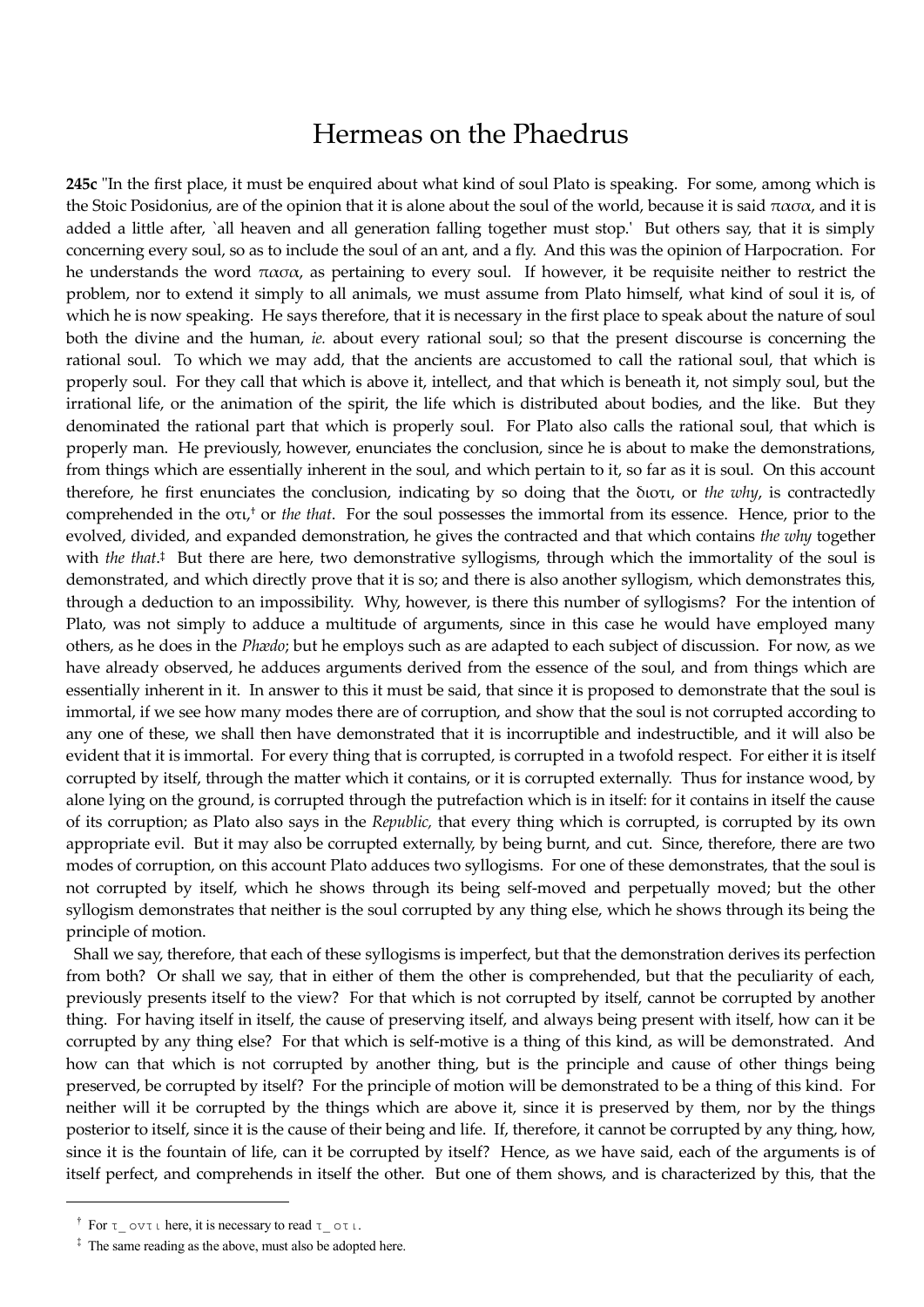The first syllogism therefore, is as follows: The soul is self-moved. That which is self-moved is perpetually moved. That which is perpetually moved is immortal. The soul, therefore, is immortal. Hence this reasoning shows us that the soul is not corrupted by itself. But the second syllogism is, the soul is self-moved. That which is self-moved is the principle of motion. The principle of motion is unbegotten. The unbegotten is incorruptible. The incorruptible is immortal. The soul, therefore, is immortal. And this reasoning demonstrates to us that the soul is not corrupted by a certain other thing. The truth of the assumptions, therefore, we shall accurately discuss in what follows. But now considering the first and common proposition of the two syllogisms by itself, that the soul is self-moved, and which Plato arranges in the last place of the whole reasoning, let us survey how that which is self-moved is the first of things that are moved, especially since no casual man† doubts concerning the existence of the self-motive essence. And perhaps it will be found that the philosophers do not dissent from each other. For Aristotle indeed takes away all corporeal motions from the soul, which we also say is most true. But Plato clearly shows that the motions of the soul are different from all the corporeal motions. For he says in the tenth book of the *Laws*, "that soul conducts every thing in the heavens, the earth, and the sea, by its motions, the names of which are *to will, to consider, to attend providentially to other things, to consult, to opine rightly and falsely, together with rejoicing, grieving, daring, fearing, hating and loving*." That there is, therefore, a certain principle of motion, and that it is that which is self-moved, will be from hence evident. For as it is manifest that there is that which is alter-motive, this will either be moved by another alter-motive nature, and that by another, and so on to infinity; or alter-motive natures will move each other in a circle, so that the first will again be moved by the last; or, if it is not possible that either of these modes can take place, it is necessary that the self-motive nature must have the precedency. It is evident, therefore, that motive natures cannot proceed to infinity: for neither is there the infinite in essence, nor is there any science of infinites. But neither is it possible for motive natures to be in a circle. For the order of beings would be subverted, and the same thing would be both cause and effect; so that it is necessary there should be a certain principle of motion, and that motion should neither be to infinity, nor in a circle. This principle of motion, however, which, according to both the philosophers, is soul, Plato says is self-moved, but Aristotle immovable.

 But that it is necessary this principle of motion should be demonstrated to be self-moved, even from the dogmas of Aristotle, you may learn from hence. In all beings nature does not proceed without a medium from a contrary to a contrary, as, for instance, from winter to summer; but it is entirely requisite that a medium should precede, at one time spring, and at another time autumn; and the like takes place in all bodies and incorporeal essences. Here, likewise, as there is the alter-motive and immovable nature, it is necessary there should be a medium which is the self-moved essence, being one and the same in number, and in subject. For that which Aristotle calls the selfmoved nature, as, for instance, the animal, is not that which is now proposed for investigation. For the animal, according to him, being composed of the immovable and the alter-motive, he says that the whole is self-moved. So that, as there is that which is entirely immovable, such, for instance, as the principle of all things, and as there is that which is alter-motive, such as bodies, there will be between them the self-moved nature, which will be nothing else than soul. For that which we see moved by it, this we say is animated, so that this is the very nature of soul, itself to move itself. There are, therefore, these three things according to Aristotle, *viz.* intellect, life, and being; and in the first place, that we may speak of being, as there is something which is generated from another thing and which receives existence from another, there is also that which imparts existence to itself, such as the heaven and intellects, which he says always exist unbegotten by any other cause. For, according to him they are neither generated by a cause, as neither are they generated in time, but they are always unbegotten, and the causes of existence to themselves. And again, in life there is that which receives life from other things, for man generates man; and there are also things which have life from themselves, such as again, the heaven and intellect. For they have not an adscititious, but a connascent life. Farther still, as there are things which receive from others the power of intellectual perception, and become through them intellective, as the intellect which is in capacity, according to Aristotle, there is also intellect which is in energy, which possesses from itself intellectual perception, and intellectually perceives itself.† Hence from all this it follows, that as there is that which is moved by another

† *ie.* Aristotle.

† And this intellect in energy is the medium between the intelligible, properly so called, which is superior to intellect, and the intellect which is in capacity.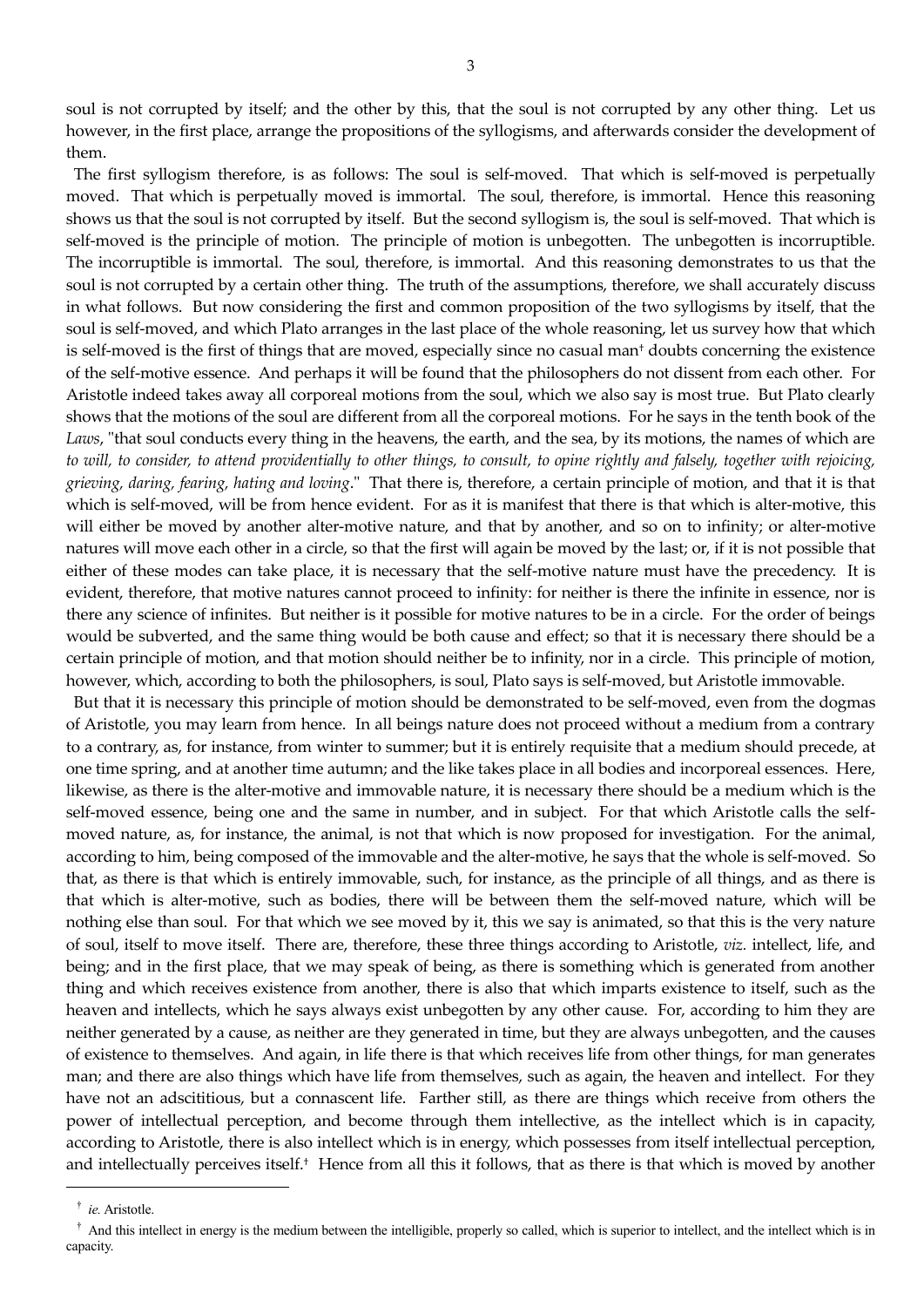thing, there is also necessarily that which is the cause to itself of being moved, and imparts self-motion to itself. For, otherwise, it would be absurd to pass entirely from the alter-motive to the immovable without assuming that which is self-moved as the medium, in the same manner as it is absurd to pass from that which is generated, and which only sometimes exists, to that which is super-essential non-being, without assuming being as the medium. For it will be immanifest what kind of non-being we assume, whether that which is inferior to a generated nature, or that which is superior to it, unless we assume the intermediate nature, which is eternal being. Thus, likewise, in motion, it will be immanifest, what kind of the immovable we assume, whether that which is subordinate, or that which is superior to the alter-motive nature, unless the self-moved is assumed as a medium. And the like takes place in life, intellect, and other things.

 This self-motive motion, therefore, is demonstrated by the philosopher in the *Laws*, to be the first principle of all other motions, and the cause of them according to all the significations of cause. For it is the effective, the paradigmatic, and the final cause of them, which are alone properly causes. For the formal cause is in the effect, and is the effect itself. And the material cause is much more remote from being properly cause; since it has the relation of things without which others are not effected.‡ Hence, that the self-moved nature is the effective cause of other motions is evident, as Plato demonstrates in the *Laws*. "For if all things," says he "should stand still, what would that be which would be first moved?" Is it not evident that it must be the self-moved nature? For if that which accedes to the motive cause is moved, and all other beings are alter-motive,<sup>§</sup> but that which is self-motive possesses in itself a motive power, and does not merely approximate to it, but is united to it, or rather, has motion for its essence, it is evident that this, being first moved, will move other things. For as, if the sun did not set and rise, but was immovable, we should be dubious what is the cause of so great a light, and if he were invisible to the things which he illuminates, we should be still more dubious; thus also, with respect to the soul, since being incorporeal it is the cause of all motions, it occasions us to doubt how this is effected. As, therefore, the sun who illuminates all things, much more makes himself luminous, thus, likewise, the soul, which moves all things by a much greater priority, moves itself. For every cause begins its energy from itself; and you will find that the motions of the soul are the paradigms of corporeal motions.

 Let us then assume the corporeal motions; but these are eight in number, being rather passive than effective; *viz. generation, corruption, increase, diminution, lation, circulation, mixture, and separation*. In soul, therefore, there is increase, when giving itself to more excellent natures it multiplies its intellections. But there is then corruption in it; when departing from thence it becomes more imbecile, and more sluggish in its intellectual perceptions. Again, generation takes place in it when it ascends from this terrene abode.† But the corruption of it is its last lapse from the intelligible. And mixture, indeed, in it, is collected intelligence, and at the same time the contemplation of forms. But separation in it may be said to be a more partial intelligence, and the contemplation of one form only. Again, lation in the soul is the motion of it according to a right line, and into the realms of generation. But circulation in it is its periodic revolution about forms, its evolution, and its restitution to the same condition. Circulation, therefore, may be more appropriately assigned to divine souls, but lation to ours. You may also perceive in divine souls both these motions. For the Demiurgus, says Plato in the *Timæus*, taking two right lines, bent them into a circle. Hence it is evident that the circular inflection and intelligence of souls is not without the right line. For it pertains to intellect alone to be purely moved in a circle. But the ninth motion, which is that of incorporeal natures about bodies, such as calefactions, or refrigerations, or animations, has a paradigmatic cause in the soul, so far as the soul gives life to bodies.

 And thus we have sufficiently shown that there are motions of souls, which are the paradigms of corporeal motions. It remains, therefore, to demonstrate that the motions of the soul are the final causes of other motions.‡ For immortality is not predicated of the soul, as a certain other thing, but is co-essentialised in the very essence of it, and unically comprehends the whole demonstration. For immortality is a certain life in the same manner as

a<br>B

‡ Because it is that *from which* or *in which*, other things are effected.

 <sup>§</sup> This is on the supposition that all things stand still.

† For this is, as it were, a new birth of the soul.

<sup>&</sup>lt;sup>‡</sup> The demonstration of this is wanting in the original. For in the original after λειπεται δη και τελικας αυτας αποδειξαι, there immediately follows επειδη και o σπoυδαιoς εvταυθα και εμφρωv αvηρ πρo; τo εαυτoυ χρησιμεv και διoτι, which evidently implies that something preceding is wanting. And it is obvious from the translation of what follows, that there is no demonstration of the motions of the soul being the final causes of other motions. It may, however, be summarily shown as follows, that the motions of the soul are the final causes of other motions. The motions of the soul are, as has been demonstrated, the effective causes of other motions. Every thing desires good. Good is proximately imparted.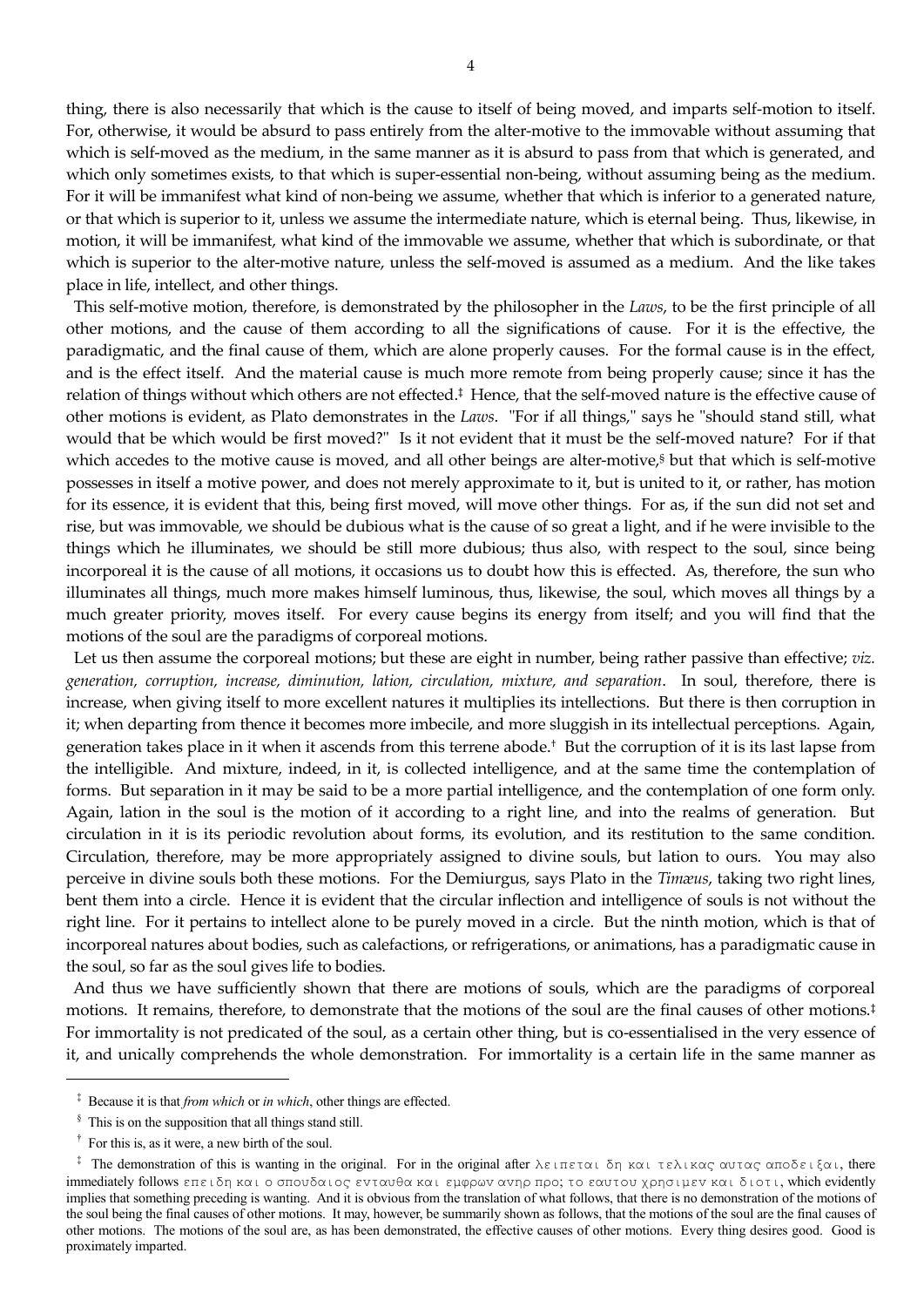self-motion. Plato, therefore, afterwards adduces an evolved and expanded demonstration, when he says, "*for that which is always moved is immortal*," etc. omitting to say that the soul is self-moved, as being common to the two syllogisms, and intending to introduce it as the last of the four arguments, where also we may more accurately investigate it. Now, however, prior to the discussion of the parts of the first arguments, let us logically adapt the words themselves of Plato to the propositions.

 All the propositions, therefore, of the syllogisms are three. The soul is self-moved: the self-moved is always moved: that which is always moved is immortal. But as we have said, the first and smallest of all the propositions, which says the soul is self-moved, is ranked as the last. For the third and greatest of all of them is placed first, as being connective of the whole reasoning; and this is that in which Plato says "*for that which is always moved is immortal.*" But the proposition posterior to this, which says, that which is self-moved is always moved, is introduced through the contrary, the alter-motive, together with demonstration. For Plato here says: "*But that which moves another thing, and is moved by another*," *ie.* the alter-motive nature, "*in consequence of having a cessation of motion*" *ie.* not being always moved, "*has also a cessation of life*." *ie.* is not immortal. If, therefore, that which is moved by another, in consequence of not being always moved, is not immortal, that which is self-moved, being always moved, is immortal. All the propositions, however, are assumed essentially, and so far as each of them is that which it is. For from that which is moved by another, it is not only demonstrated that the self-moved is always moved, but also that the always-moved is self-moved; so that they convert, as for instance, the self-moved is always moved, and the always-moved is self-moved. For if that which is moved by another has a cessation of motion, *ie.* if the alter-motive is not always-moved, it will be evident that the always-moved is self-moved. For this is collected by the second hypothetic syllogism. For if the alter-motive is not always-moved, it is evident that the always-moved is not alter-motive. But that which is not alter-motive is self-motive. And from the words, "*because it does not desert itself*," it is collected, that every thing which is always-moved is self-moved. For if the alter-motive is likewise always-moved, it is in consequence of subsisting in conjunction with the motive cause. Much more, therefore, will that which is self-moved be always-moved, because it is not only always present with itself, but is united to itself.

 Resuming, however, the consideration of the propositions, let us endeavour to render them as perspicuous as possible. "*The soul is self-moved*." By motion here, we must understand the life of the soul. The soul therefore is self-vital, containing in itself the principle and fountain of life. For if nature had intended that bodies should be self-moved, she would have inserted in them the principle and fountain of motion. But now, since it is necessary that they should rank as alter-motive natures, she generated bodies receiving the principle of motion from other things. The soul likewise, is seen deliberately choosing many things, and performing many, according to its own proper deliberate choice. But this would not be the case if it were not self-moved. At the same time also, if you look to the nature of the thing, you will find, on account of its clearness, a great abundance of arguments in proof of this. Plato, however, exciting our recollection from clear evidence, and from the last of things, says, *that when we see a body incapable of being moved by itself, we immediately say that it is inanimate; but when we perceive a body which can move itself, we immediately say that it is animated,* in consequence of spontaneously inferring that self-motion is the form and definition of the soul. But from that which is in our power, you may especially demonstrate the selfmotive nature of the soul. For if well-being is more excellent and perfect than being, but the soul perfects itself, it is manifest, that as it imparts to itself that which is more excellent, *viz*. well-being, and excites and perfects itself, it will much more impart to itself that which is less excellent, *viz*. being or existence. The being of the soul, however, is nothing else than life. But life is motion. It is evident therefore, that the soul will impart to itself motion. Hence it is self-moved. But that which imparts life to other things will much more impart life to itself. For that which vivifies other things will in a much greater degree impart vivification to itself; so that the soul by imparting life to itself, will vivify and elevate itself. But life is motion. The soul therefore, will impart motion to itself. And hence it is self-moved. For divine natures, and those that first impart any thing, begin their energies from themselves; just as the sun that illuminates all things, is light itself, and the fountain of light. Soul therefore, which imparts life and self-motion to other things - for animals, according to Aristotle, are self-moved - is much more self-moved, and life, and the fountain of psychical life.

 But that which is self-moved, is demonstrated to be always moved, by showing that the self-moved is alone always-moved, and is alone immortal, from assuming the former propositions by themselves, and so far as they are essentially what they are. Plato therefore demonstrates from the alter-motive, that the self-moved is alwaysmoved. For it is evident that the alter-motive has not its motion from itself; and on this account it is called alter-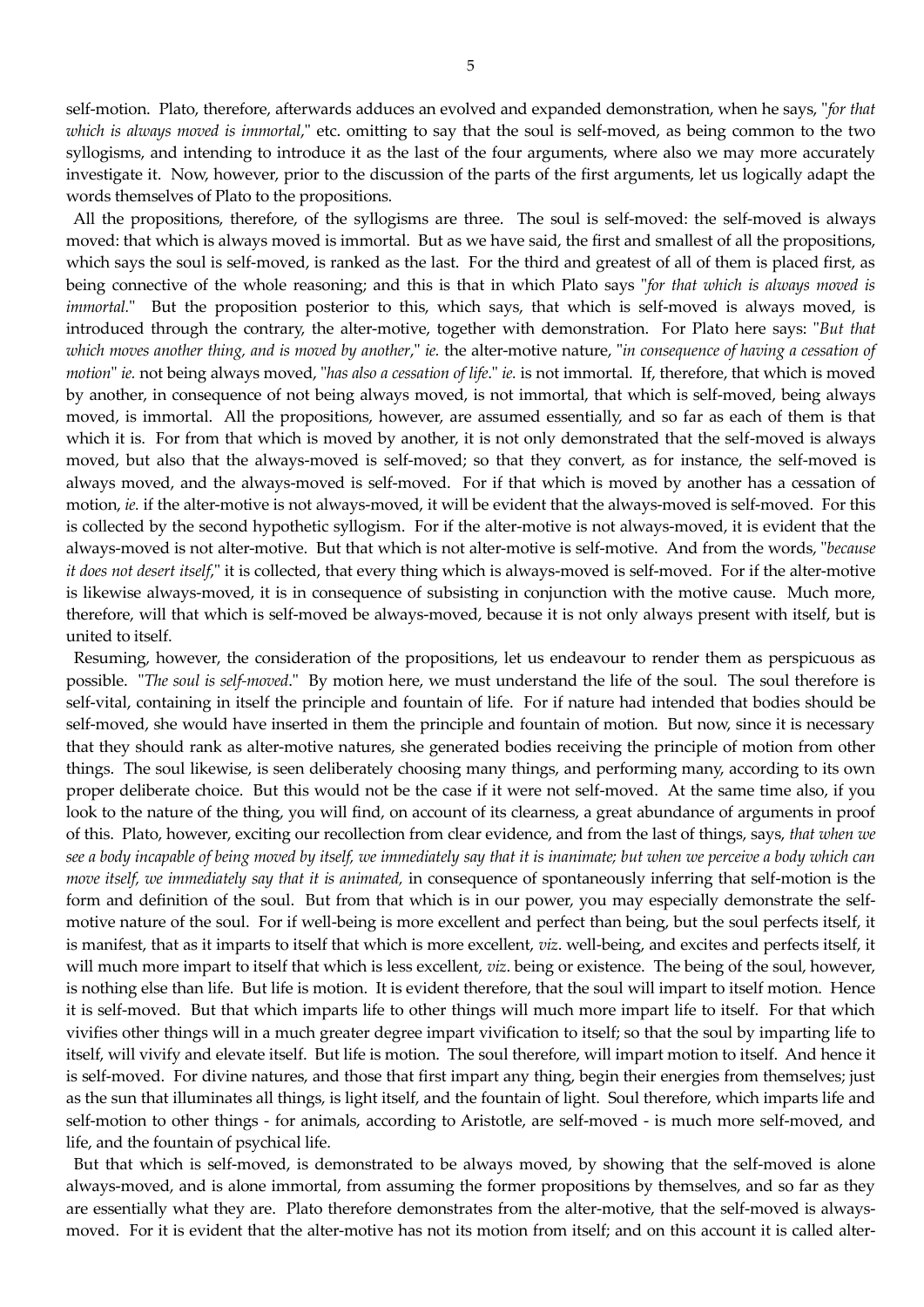motive. Hence, receiving this<sup>†</sup> temporally from something else, it also loses it in time. But that which imparts motion to itself essentially, as being always present with itself, and the giver and receiver being one and the same, will be always moved. Plato, however, manifests that he assumes motion in life. "*For having,*" says he, "*a cessation of motion, it has also a cessation of life.*"

 But that the alter-motive has a cessation of motion, *ie.* is not always moved, is evident from hence. For as there are these two things, the mover and that which is moved, it is necessary, either that the mover should accede to that which is moved, and thus should move it, just as we do when we move a stone; or that the thing moved should accede to the mover, and thus should be moved, just as the soul betaking itself to intellect, is moved by it, and surveys the forms which it contains; or it is necessary that both should accede to each other; in the same manner as the master and the disciple; for the disciple gives himself to be excited by the master, and the master hastens to excite the disciple, and in short is converted to him. These things therefore, thus subsisting, that which is alter-motive is not able of itself to accede to the mover; for its very existence consists in being moved by something else. Hence in order that what is moved by another may be always moved, it is necessary that the motive cause should be converted to it. In wholes, however, and eternal natures, it is not lawful for things which are more excellent to be converted to natures subordinate to themselves. For more excellent natures would subsist for the sake of others, and subordinate natures would be things for the sake of which others subsist, which is most absurd. That which is alter-motive therefore will not be always moved in this way; *ie.* through the conversion of eternal natures to it. But if it is to be moved at a certain time, it is necessary that it should be led by something else to the motive cause, not merely locally, but also according to aptitude. If therefore, another thing conjoins it to the motive cause, from a certain time, it will again in a certain time be separated from this cause. For universally, all things which are generated by causes that are mutable, are generated and corrupted in time; but things which are generated by immutable causes, are generated perpetually in a manner invariably the same.

 Some one, however, may say, how is the sublunary region always moved, since it is alter-motive? May it not be said, that it is never always the same, nor remains the same according to number, except in form; so that if it is not the same according to its subject, how will it be always-moved? For being corrupted according to its parts it always remains in the same form. But if neither generation is able to accede of itself to the heavens, nor the heavens are converted to generation, in consequence of it not being proper that more excellent should be converted to less excellent natures, whence does generation receive its aptitude? May it not be replied, that the motion of the heavens being efficacious, acts on sublunary natures, celestial natures not being converted to them, just as the sun illuminates, not by being converted to the illuminated substances, but by sympathy? But how is the heaven not alter-motive, but self-moved, since it is a body? And if it is alter-motive, how will it be always-moved? May it not be said, that the heaven is neither alter-motive, nor simply body, but an immaterial body? We also say, that the self-moved is twofold, the one being simple and impartible, which is properly self-moved, but the other having now proceeded into interval, is not simply impartible. For so far as it is distended with bulk, so far it is changed from that which is properly self-moved; but so far as it participates of a connascent life in its essence, so that it is not possible, even in definition, to separate that body from the life of it, so far it has also self-motion in its proper essence. For self-motion is the peculiarity of soul and life. As therefore, it is impossible for a material body to be uncoloured and unfigured, thus also it is still more impossible for a celestial body to be lifeless and inanimate. And thus you may see the coalition of it with soul. The summits, likewise, of secondary natures, are always conjoined to the extremities of first natures, in order that there may be a certain continuity, and that no vacuum may intervene; since again, another nature would be requisite, which may fill up that which is between. Since, therefore, an etherial body is the first of bodies, but soul is the last of intelligibles, these ought to be conjoined to each other, and possess a mutual similitude; so that a celestial body is soul amplified into bulk, and life extended into triple dimension. Hence the life which is in it is connascent, and nature in it is mingled with life. There are also in it many other forms of animals.

 But it may be said, let the soul, so far as it is soul, be self-moved, and always-moved, yet nothing hinders it from being corrupted. To this we reply, that either the energy of it, *ie.* its self-motion, must first cease, but the existence of it be afterwards corrupted; or the existence of it first, but the self-motion of it afterwards; or both these must cease at once. For besides these, there are no other cases. If the essence therefore, of it is corrupted, it is not possible to devise how the energy of it can be saved. But neither vice versa, is it possible in the hypothesis before

a<br>B

<sup>&</sup>lt;sup>†</sup> For ταυτα here, it is necessary to read ταυτην.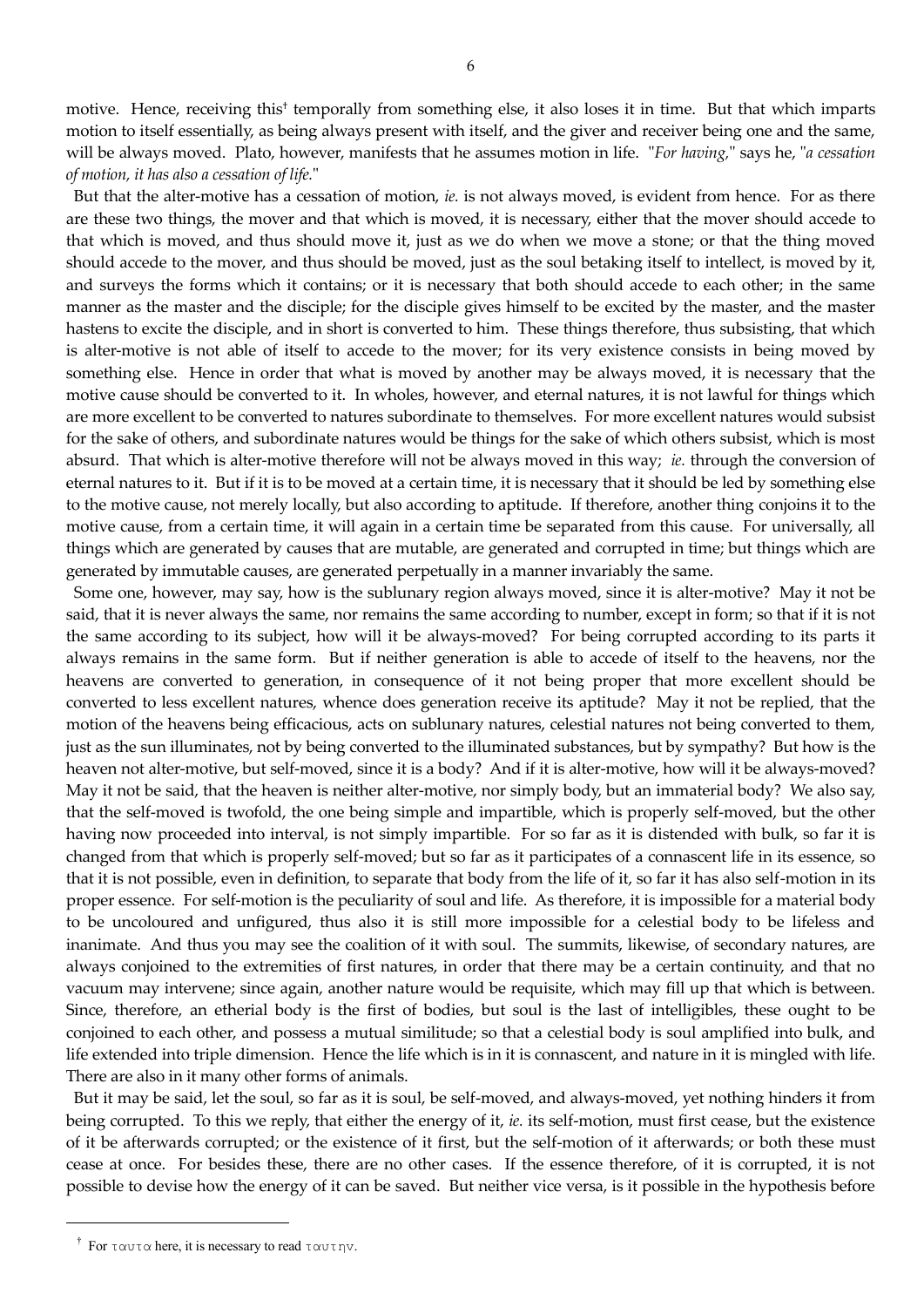Let, however, the third case be supposed, that the soul may be corrupted at one and the same time with its energies. We ask, therefore, whether it will be corrupted by itself, or by some external cause? But it will not, indeed, be corrupted by itself, because it preserves itself by moving itself. And it will not be corrupted by external causes, because it would thus be alter-motive, instead of self-motive. Hence it will not be corrupted together with its energies. Besides, by what external cause could it be corrupted? Shall we say, by natures more excellent than itself? But these are rather the saviours, than the destroyers of it. Can it, therefore, be corrupted by natures inferior to it? Over these, however, it possesses a despotic power, and is the fountain of their motions. For as there are ten motions, the motion of the soul alone is generative of all the others. But the soul being self-moved, you may also more concisely infer that it is always-moved, as follows, as we have already observed respecting selfmotion. That which perfects itself, likewise produces itself. For that which perfects imparts good to itself. But that which simply produces any thing, imparts existence to it. Well-being, however, is more excellent than being. Since, therefore, the soul perfects itself, it will also produce itself. But the essence of it is life, which it also imparts to other things. Hence it will impart life and existence to itself. That, however, which is always present with that which imparts existence, always is. But the soul is always present with itself. Hence the soul always is, so that it is always self-moved, and always-moved. For in reality, an injury would be done to any thing in the universe which should be deprived of that which it imparted to itself. For it would not be injured in being deprived of that which it received from another; but it is injured, if that is taken away from it which it imparts to itself.

 The last proposition, however, is not attended with any ambiguity, *viz*. that what is always-moved is immortal. For if, according to hypothesis, it were mortal and corruptible, it would no longer be always moved. So that all the propositions are not only true, but they are so essentially so as to be equal in power and convertible. What then, some one may say, is soul alone immortal, but is intellect not immortal? Or is there no absurdity in saying that intellect is not immortal? For it is above the immortal. But if you are willing to say that it is immortal, you must assume another form of self-motion, and another form of immortality; and in a similar manner in the successive lives, an immortality must be assumed adapted to each. For there is a great extent of things which exist in eternity; of those which exist in the whole of time; and of those whose duration is only in a part of time. For some beings live for one day, others for a year, other for ten years, and others for a hundred, or a thousand years. But how is it possible that the partial nature† likewise should not be immortal, since it is self-moved. In answer to this, in the first place, it must be observed, that the divine Iamblichus, and the philosopher Porphyry, do not admit that the partial nature is self-moved, but assert, that being the instrument of the soul, it is moved indeed by it, but moves the things which are saved by it. And this they say, is the ninth motion. It is evident, however, that though this partial nature should have a certain self-mobility, yet it has this after the manner of an image, and as an instrument.

 But if it be requisite to say something in opposition to certain philosophers, nature is not in all respects superior to bodies, but there is something in it which is inferior to them. For so far as it is a certain incorporeal essence, and so far as it fashions and adorns bodies, it is superior to them; but so far as it is in them as subjects, and has its existence in them, it is inferior to them. Just as the resemblance in a mirror, in security, beauty, and accuracy of form, surpasses the mirror; but in hypostasis is inferior to it. For the mirror, indeed, is more essential, but the representation has its subsistence as an image from the mirror, is whatever it is for the sake of it, and on this account will have a more obscure being. After this manner therefore, the partial nature subsists with reference to the body. For the nature which is divine has self-motion secondarily, as we have before observed, and connascent with a divine body. From this syllogism, therefore, it is demonstrated, that the soul is not corrupted by itself. In the soul, likewise, one part of it does not alone move, and another part is alone moved, but whatever part of it may be assumed, moves and is moved according to the same.

 Some one, however, may still desire to learn more clearly what the motion is which subsists in the soul. It is evident, therefore, that it is not any one of the corporeal motions, not even the ninth [which pertains to the partial

a<br>B

<sup>&</sup>lt;sup> $\dagger$ </sup> *ie.* The life distributed about the body, the peculiarities of which are, generation, nutrition, and increase.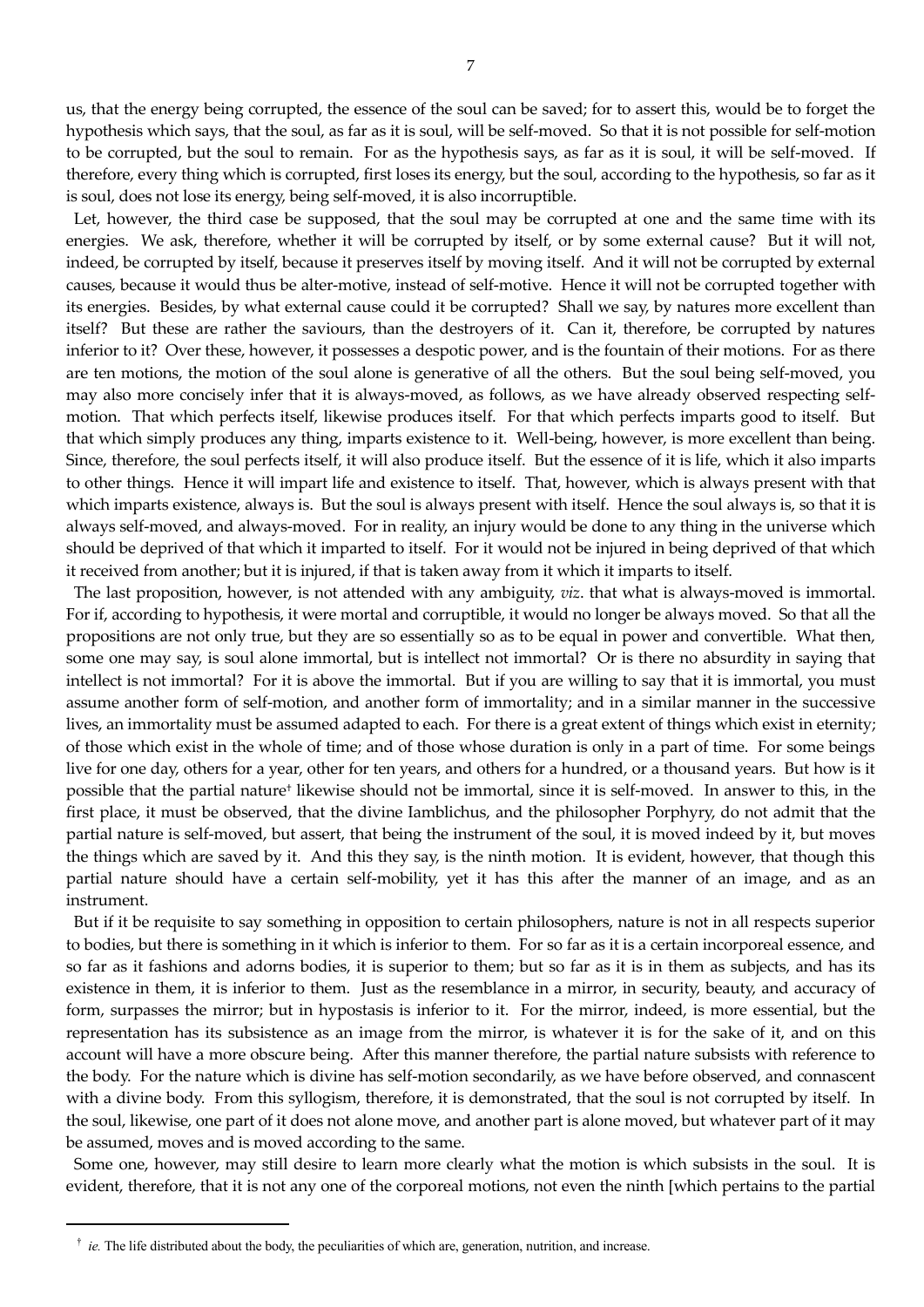nature]. For these are not self-motive. But neither do all the peculiar motions of the soul manifest the motion which is now investigated, such as will, opinion, anger, and desire: for the soul is not always moved according to these; but we now inquire what that motion is, which is always inherent in it. *This motion, therefore, is the life which is connascent with the soul, which it imparts to itself, and according to which it is moved.* And these motions indeed, I mean will, opinion, and the like, are the lives and the motions of the soul, yet they are not always inherent in it, but only sometimes, becoming, as it were, renewed.† But from the soul perfecting itself, you may especially assume that it is self-moved, and by this you may separate the rational soul from the irrational, and from nature. For it belongs to the rational soul to perfect and excite itself, and to be converted to itself, no one of which pertains to the others. Hence, this exposition is adapted to the divine and human soul, *ie.* to every rational soul, and not to the irrational soul and nature. "*To such other things also as are moved, this is the fountain and principle of motion. But principle is unbegotten, etc.*"

 The second syllogism, which shows that the soul is immortal, is as follows: The soul is self-moved. That which is self-moved is the principle of motion. The principle of motion is unbegotten. The unbegotten is incorruptible. The incorruptible is immortal. The soul, therefore, is immortal. The propositions here are five. The first of the syllogisms, therefore, shows that the soul is sufficient to itself. But this second syllogism demonstrates its extension to other things, just as all divine natures are sufficient to themselves, and the sources of good to others. For the extended here signifies, that which imparts to others what it possesses itself. For it is characteristic of a beneficent and unenvying nature, and of super-plenitude of power. The intention, therefore, of the reasoning, is to manifest in the soul the extension of it to other things. And the proposition, indeed, which says, "*that which is selfmoved is the principle of motion*," is sufficiently demonstrated by Plato in the *Laws*, when he says, that if all things should stand still, self-motive natures would be the first things that would be moved. The order of things, likewise, is as follows. That which is immovable is the first. That which is self-moved is the second. And that which is alter-motive is the third. But *the principle*, says Plato, *is unbegotten*; *ie.* the principle of motion. For this was the thing proposed. Making, however, the proposition to be more universal, he extends it to every principle; because every principle, so far as it is a principle, is unbegotten.

 But here, many of the more ancient interpreters are disturbed about the meaning of Plato, when he says, "*that the principle is unbegotten*." For if he asserts this of the principle of all things, *viz*. of the first God, the assertion is true; but it is not now proposed to speak of this principle. And if he simply speaks of every principle how is this assertion true? For Peleus is the principle of Achilles, yet Peleus is not unbegotten. We must consider, therefore, what the principle is, of which he is speaking. We say, therefore, that principle, properly so called, is that which primarily produces the whole form. Thus, for instance, the equal itself is that which produces all-various equals; and man itself, is that which everywhere produces men. Thus, therefore, since the soul is the principle of motion, it will be able to produce all the forms or species of motion, so that so far as motion, it will not be generated. Hence, if as essence, or as intellectual, it is generated from being and intellect, yet, so far as it is motion, it is not generated. For this is the principle of the motion of all things. For material forms also, are unbegotten; such, for instance, as the form of man, the form of horse, of the equal, and of motion, and consequently much more must the cause of form be unbegotten. Hence, since the form of motion is unbegotten, much more will the cause itself of motion, but this is that which is self-moved. Plato likewise, properly calls it the *fountain* of motion. For it is the peculiarity of a fountain to impart, as it were, what belongs to itself spontaneously, to things which are different from itself. But it is the peculiarity of a principle to preside, as it were, and despotically rule over things which subsist through it. *For a cause is a principle, as being co-ordinated with the things of which it is the principle; but it is a*  fountain, as exempt, and subsisting in intellect, both of which are inherent in the soul. Plato, therefore, would have been liberated from any further discussion, by concisely saying the principle of motion is unbegotten: for generation is motion, but the principle of motion will not be moved by any thing else, lest we should proceed to infinity. But he thought fit to give a more ample extent to the theory.

 The unbegotten nature, therefore, of principle, must be understood as follows: the principle is not any one of the things of which it is the principle. Thus, for instance, the sun is the principle of light; it is not, therefore, illuminated by any thing else. Intellect also, being the principle of intellect, and being itself intellectual, does not derive from any thing else intellectual perception. And being, which is the cause of existence to other things, does not possess its subsistence as being from any other source. Hence the soul, which is the cause of other things being

† Instead of oιov εξ αvαδιπλωσεως in this place, I read oιov εξ αvαvεωσεως.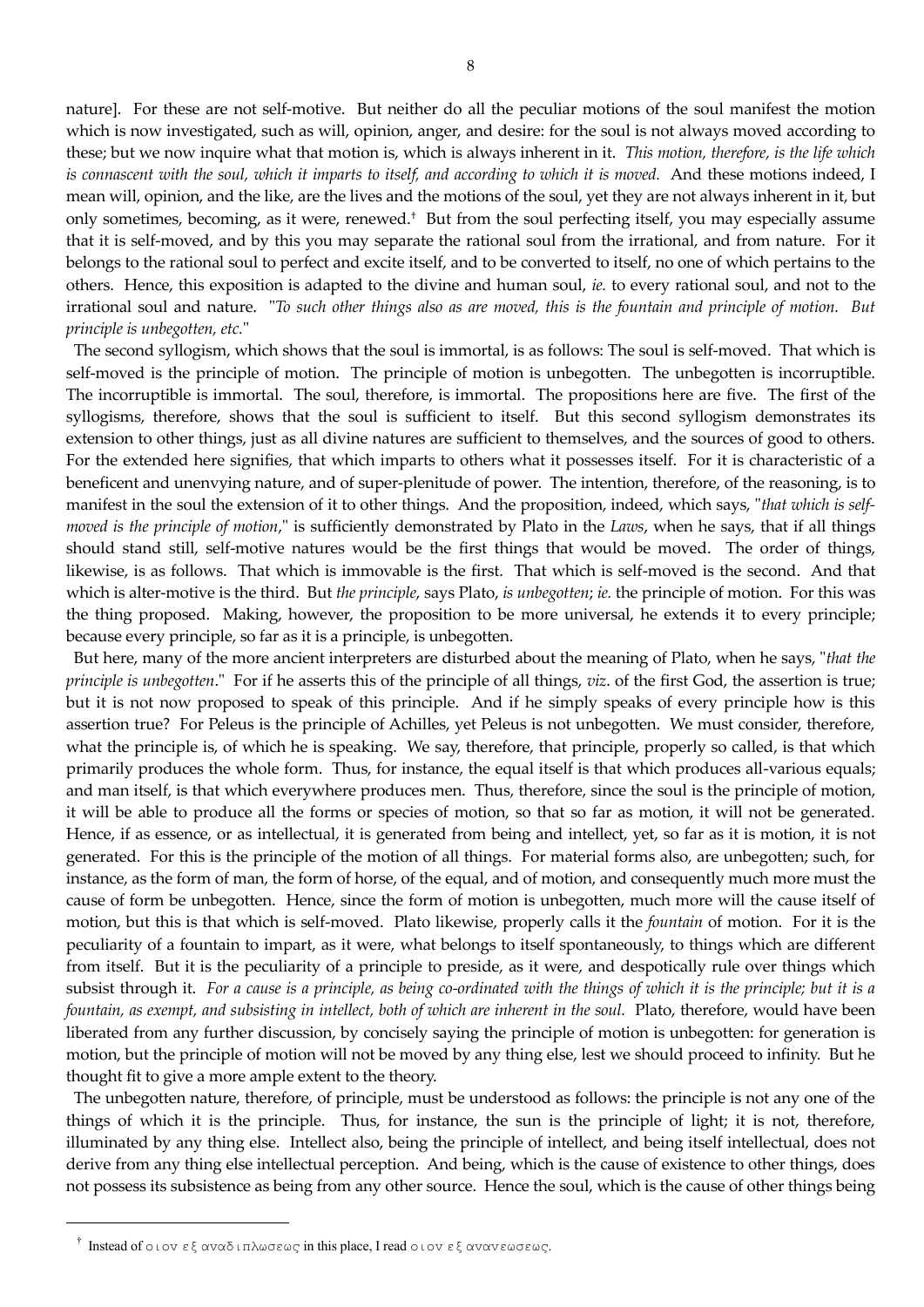animated, and possessing life, has not itself a life extrinsically derived; so that if it is the first motion, it will be the cause of other things being moved, and will not be moved by any thing else. Hence, every principle is unbegotten. What then, if some one should say, do not all things derive their existence from the first cause? To this it may be replied, in the first place, that in assuming the principle of a certain thing, we ought not to consider any one of the principles above it. And in the next place, it may be said, that principle is after another manner, a thing of such a kind as its productions. For the equal itself generates other secondary equals; and the motion of the soul generates other forms or species of motion. *But the first cause is not after another manner such as the things which proceed from it: for it is above principle, and above cause*. Intellect, therefore, is primarily from itself *intellectual*; but it is *being* from something else [*ie.* from being itself]. But that which is just primarily derives its subsistence from justice itself. And justice itself does not become just through any thing else. For so far as it is justice, and so far as it directs other things, it originates from itself. Nothing, however, prevents it so far as it is something else, such, for instance, as being or intellect, or a certain God, from deriving its subsistence from the principle of all things. But Plato summarily demonstrates as follows: that, if principle were generated, it would be generated from that which is not principle, through the hypothesis that it is principle. Nothing generated is the first. But every thing generated is generated from something else. No principle, therefore, is generated; for if every thing which is generated is generated from a certain principle, principle also, if it were generated, would be generated from a certain principle; so that principle would be in want of principle to its generation, and this would be the case to infinity. Again, every thing generated is generated from that which is not such as itself is. Thus an animal is generated from that which is not an animal, [*ie.* from seed,] and a house from that which is not a house; so that principle also, if it were generated, would be generated from that which is not principle. Hence, at one and the same time, as being generated, it would be generated from a principle, and as a principle it would be generated from that which is not a principle, which is impossible. Every thing, therefore, which is primarily a certain thing, *ie.* every principle, is unbegotten. These things, therefore, are sufficient to the demonstration of the incorruptibility of principles.

 But Plato also adds another demonstration, through a deduction to an impossibility. "*For the principle,*" says he, "*being destroyed, it could neither itself be generated from another thing, nor another thing be generated from it.*" For because every thing generated is generated from a principle, nothing else could be generated from it; for the principle (from the hypothesis) is destroyed. But neither could it be generated again, because that which is generated must again be generated from a certain principle. The principle, however, is destroyed. For as when a root is cut off, no germination can take place; thus also, Plato says, "*that the principle of generation being destroyed, all heaven and generation falling together must stop, and would never again have any thing from whence they would be generated.*"

 The next proposition, which says that the unbegotten is incorruptible, Aristotle also strenuously demonstrates; which may concisely be demonstrated as follows: If that which is unbegotten were corrupted, either all things would come to an end, being corrupted, or they would again be restored [*ie.* be again generated]; and from corruptible natures we should arrive at the unbegotten. And thus that which is generated will be unbegotten. For if that which is unbegotten were corruptible, but the corruptible is generated, the unbegotten is generated, which is impossible. Plato, however, in his demonstration, comprehends both these in one. For if the principle were generated or corrupted, it is necessary that all things should fall together with it, and thus neither heaven nor generation would exist, nor even that which is unbegotten.

 Thus far, therefore, Plato collects through two syllogisms, that the self-moved is immortal, without making any mention of the soul, except when he pre-announces the conclusion at the beginning; so that he has demonstrated concerning that which is self-moved, that it is immortal. Now, however, he assumes the first and smallest proposition, that the soul is self-moved, when he says, "*Since then it appears that the nature which is moved by itself is immortal, he who asserts that this is the essence and definition of the soul, will have no occasion to blush, etc.*" But he syllogises as follows: Every [rational] soul, is alone the principle of motion to bodies. That which imparts the principle of motion to bodies, is self-moved. The soul therefore is self-moved. He reminds us, however, of this from the last of things, and from what is apparent. For if the animated differs from the inanimated body, in being moved by itself and inwardly, (for that which we see moved by itself, we denominate animated) it is evident that the soul, since it moves itself, and desires to move the animal, will thus much more cause it to be moved. But we must not be disturbed, lest we should be forced to admit, that those souls of animals are immortal, which we are accustomed to call animations alone and *entelecheias* [or forms], such as the souls of worms and gnats. For either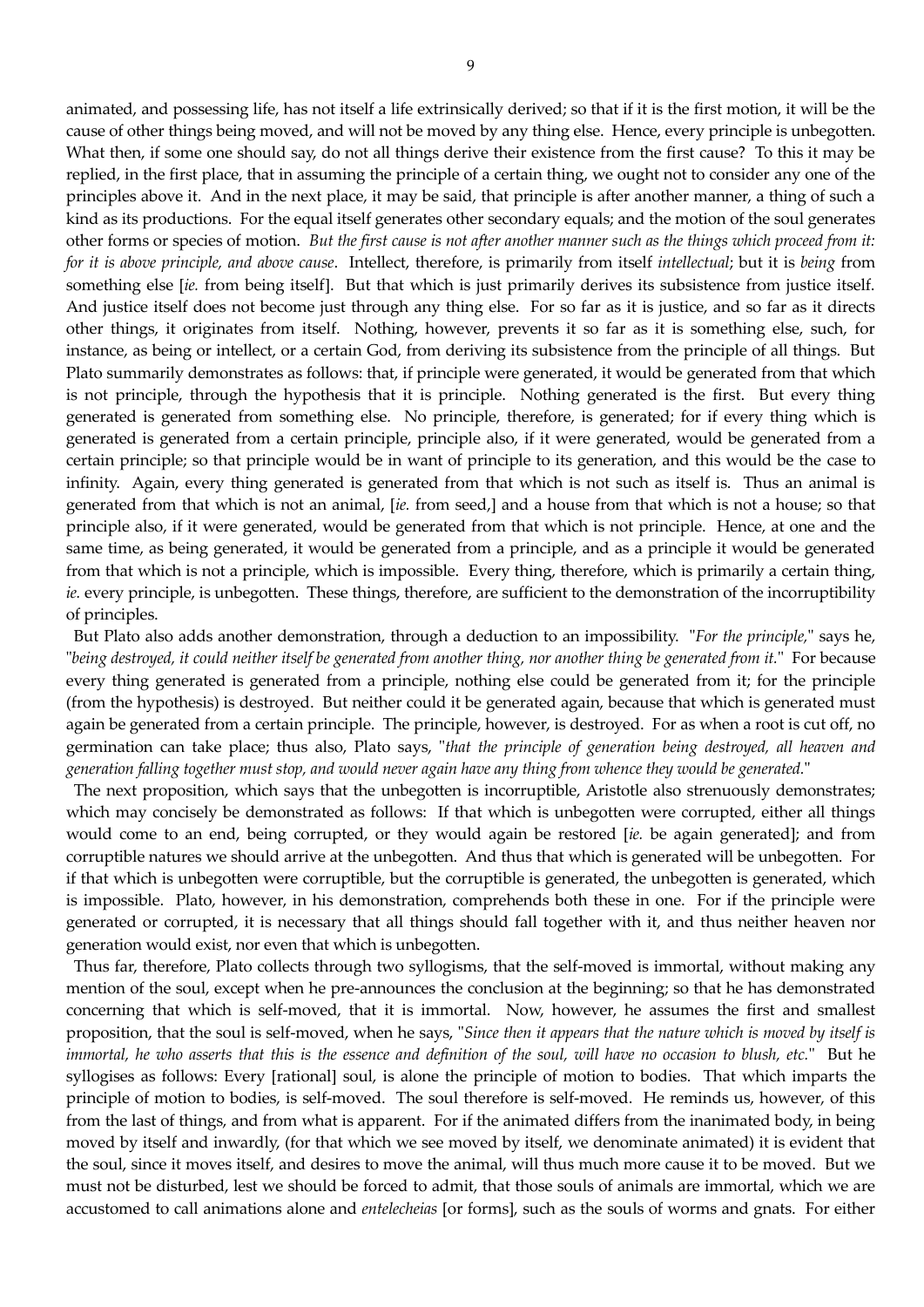the soul itself is inserted in bodies as the principle of motion, being itself present with them, as in us, or it imparts a certain resemblance of itself.

 How, therefore, it may be said, do we see the inanimate body moved by itself to corruption? Does not fire also tend upward of itself, and a clod of earth downward? For either the body which proceeds to corruption, is in reality perfectly inanimate, and the soul is not the cause of all motion; or it is animated, and the soul will be the cause of this, which imparts life and existence to other things. To this we reply, that what is called an inanimate body, is so called with reference to a partial soul, because it has not a peculiar soul, but is animated by the soul of the universe. For every body considered as existing in the animated world, is in a certain respect animated;† just as the excrements which are in us participate, so far as they are in us, of a certain vital heat, but when they proceed out of the body, are deprived of this animating warmth. *Body, therefore, so far as it is in the world, has a vestige of soul,*‡ *which moves it, and causes it to be that which it is.* Through this also, fire tends upward, and a clod of earth downward, as being moved by the soul of the universe. For nature, by which they are moved, is a resemblance of soul. But we denominate them inanimate, in consequence of comparing them with a partial soul. It is not proper, however, to wonder, if the soul becomes the cause of corruption; for we have before observed, that it produces motions, as looking to its own advantage, and the good of the universe. In the human species also, we see that the worthy man destroys his body by famine, when by so doing it is beneficial to him. Thus, therefore, the soul of the universe, when a partial soul leaves the body, analyses the body, and restores it to the elements whence it was derived. For its further existence in a composite state, is no longer advantageous to the universe; just as the nature which is in us, compounds some of the juices, but dissolves others, extending itself to what is useful to the whole of out body.

 Of the two before-mentioned syllogisms, therefore, each indeed demonstrates, both that the soul is neither corrupted from itself, nor by any thing external to it; nevertheless, the first in a greater degree demonstrates the former, and the second the latter. Hence Plato assumes the proposition which is common to both the syllogisms, and which says that the soul is self-moved. And he does this, not simply for the sake of dialectic argument; but since self-motion† itself is the essence of the soul, this is the cause of the soul not being corrupted, and of other things living and being connected by it. Both the arguments, therefore, are demonstrative. For they are assumed from the definition of the soul, and all the definitions are essential, so far as the soul is what it is. Hence also they reciprocate with each other, or are convertible. And here, it is especially requisite to admire the philosopher, for employing in his reasoning that which is most peculiar to, and characteristic of the soul, omitting such particulars as are common to it with other‡ things. For *the soul is an incorporeal, self-moved essence, gnostic of beings*. You see, therefore, that according to all the rest, it communicates with many things, but is especially characterised by selfmotion. That also which appears principally to pertain to it, *viz*. to be gnostic of beings, this no less pertains likewise to sense. For sense is gnostic of things co-ordinate to its nature."

**246a** What are we to understand by the charioteer and the two horses? In the first place, this is to be considered respecting them, whether it is necessary to arrange them according to essences, or according to powers, or according to energies. For there are different opinions on this subject. I say then, that they must be arranged according to powers. For their arrangement cannot be according to energies, since the horses are represented energizing, but there are not energies of energies; and because the energies of the soul are at different times different, but the horses are always the same. For the soul does not receive different horses at different times, but always has the same. Nor can the arrangement be according to essences, since even in our souls, the essences remain undefiled with vice. For the essence of soul is never vitiated; since if it were, it would perish. But the powers of it become depraved, and this is in a much greater degree the case with its energies. Plato himself likewise says, *"that the horses and charioteers of the Gods are all of them good, and consist of such things as are good;"* but of ours he says, *"that they become depraved, and suffer a defluxion of the wings."* If therefore, the essence of our soul remains undefiled with vice, but the powers of it become distorted, the horses and charioteers may be very

<sup>&</sup>lt;sup>†</sup> For  $\alpha \psi \nu \chi$  ov here, it is necessary to read  $\varepsilon \mu \psi \nu \chi$  ov.

‡ This vestige of soul in body, is the cause of the gravitation of bodies.

<sup>&</sup>lt;sup>†</sup> For  $\alpha$ κινησια here, it is necessary to read  $\alpha$ υτοκινησια.

<sup>&</sup>lt;sup>‡</sup> Instead of  $\alpha\lambda\lambda\eta\lambda\alpha$  in this place, it is requisite to read  $\alpha\lambda\lambda\alpha$ .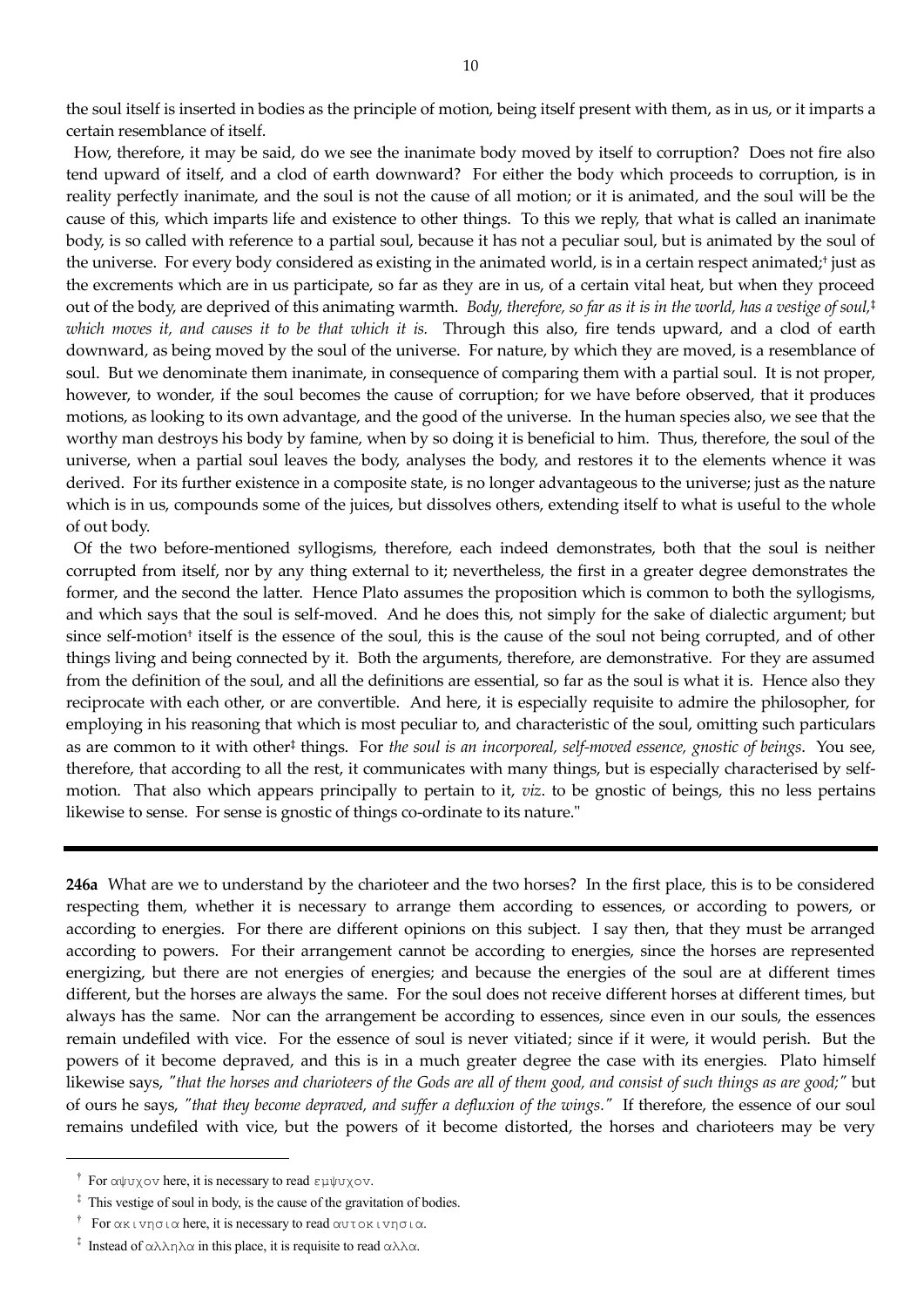properly arranged according to powers. But this also Plato himself clearly proclaims, when he says, *"Let it be similar to the connascent power of a winged chariot and charioteer."* If however, some one should say, that the words, *"all of them are good and consist of things good,"* are spoken as signifying that these horses and charioteers are derived from beneficent causes, the words that follow will bear witness against this interpretation. For our horses and charioteers are from things that are good, as from causes; so that all of them according to this will be good. Plato, however, says that ours are defiled with vice. But Plato is not the first who assumes a charioteer and horses: for prior to him they were assumed by the divinely inspired poets Homer, Orpheus, and Parmenides. By them however, as being inspired, they are mentioned without a cause: for they spoke enthusiastically. But since Plato introduces nothing into his philosophy, which he could not derive from a cause, let us show why, though he speaks with greater dignity about these particulars, he omits to mention the causes of them; in the mean time observing, that the theologists prior to him, appear to have assumed the charioteer and horses, as pertaining to powers. For Jupiter in Homer,‡ uses horses, which Neptune is said to unbrace, and he does not always use them, but is represented as sometimes sitting on a throne. But if the essence of Jupiter consisted in riding in a chariot, and Jupiter was the same as the charioteer, he would always drive a chariot. Now however, he is represented as doing other things. By the horses and charioteer therefore, the different powers of Jupiter are celebrated. In the mean time, it must be observed, that the assertions respecting a divine and human soul ought to be common.

 Plato therefore, in the *Timæus* says, that the Demiurgus in constituting the essence of the soul, assumed a middle essence from the genera of being, *viz*. from [the three genera] *essence, same and different.* And this middle nature which he assumed, is a medium between an impartible essence and the essence which is divisible about bodies. But the irrational life, nature, and the participations of soul by the body, constitute the essence which is divisible about bodies. And again, the Demiurgus assumed a middle sameness, which is a medium between impartible sameness, and the sameness which is divisible about bodies. The like also takes place with respect to the middle difference. The Demiurgus likewise, says Plato, mingling these three, constituted the essence of the soul. These middles however, in divine souls, consist of pure and incorruptible genera, but this is not the case in our souls. But as Plato says, "the Demiurgus poured mingling, the remainder of the former mixture; in a certain respect indeed, after the same manner, yet not similarly incorruptible according to the same, but deficient from the first, in a second and third degree." *The horses therefore, and the charioteer, are the powers of these three; and the one power of the soul, which is productive of these three powers, if the idea of the soul.* The power therefore of being, i.e. of essence, which is one of the genera, is the charioteer; but the power of *the same,* is the better of the two horses; and the power of *the different,* is the less excellent horse. Hence, of we conceive two horses and a charioteer, which are made to coalesce, then the one power which is generative and productive of the charioteer and the horses, is the idea of the soul. *Power* however, must here be understood conformably to geometricians, in the way they are accustomed to say, that a right line is in power a square. In what was before said therefore, Plato discussed the essence of the soul; but here, he speaks about its powers; and in what follows, about its energies. These therefore, being three, *viz*. essence, self-motion, and immortality, three powers are here assumed, analogous to them, *viz*. the idea of the soul, the horses, and the more partial lives of the horses. For the idea of the soul is assumed analogous to the one essence of it, which unically possesses both self-motion and immortality. But the horses, and the self-motive nature of them, are assumed analogous to the self-motion of the soul. And the more partial lives of the horses, *viz*. the ascents and descents of the soul, the defluxion of her wings, and the germination of them, are analogous to her immortality.

 But why does he call the power of *the same,* and the power of *the different,* the horses, but the power of essence, which is one of the genera of being, the charioteer? It is evident therefore that all the genera participate of each other, but each is denominated according to that which predominates. And essence, which is now assumed in order to the composition of the soul, is the summit and is most perfect, and according to this has dominion over the rest. Hence the soul is not compelled to be moved according to essence.† But the remaining two which are the powers of *the same* and *the different,* are assimilated to horses, as being seen in motion and periodic progressions. These powers also are the circles or wheels of *the same* and *the different,*. For considered as proceeding about the intelligible, they are horses, but as returning to the same condition, they are circles or wheels. And the better wheel indeed, which is the circle of *the same*, is that which revolves about intelligibles, and has the power of

‡ *Iliad*, viii, 440.

† For the soul is eternal according to essence, but temporal according to energy. Hence according to the former it is immovable, but is movable according to the latter.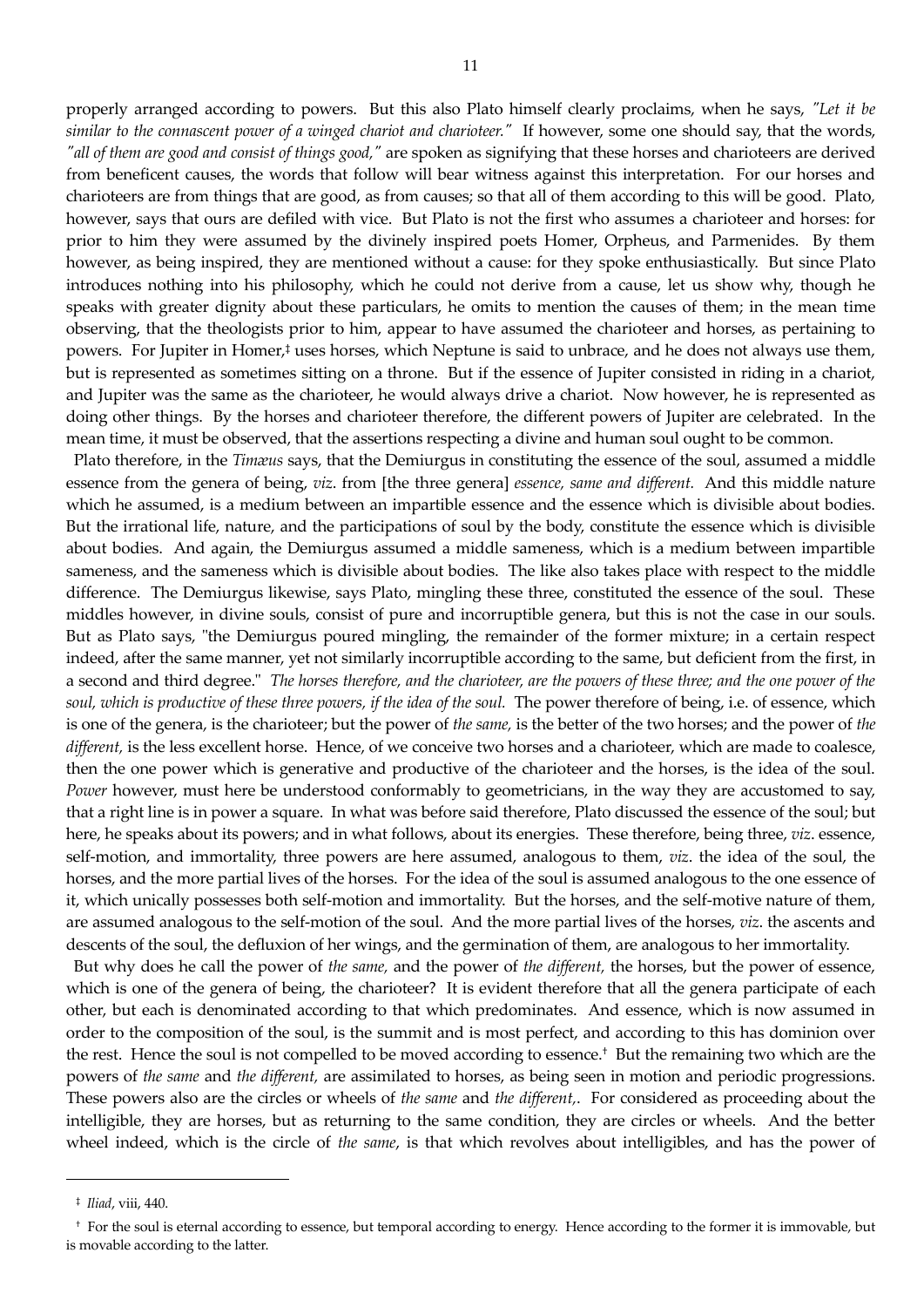elevating the soul; on which account also, it is called voluble or agile. But the less excellent wheel, which is the circle of *the different,* and is genesiurgic, revolves about sensible and doxastic natures, and is called erect, when it possesses its proper virtue, and thus has an indication of the erect, and the unoblique, when it announces sensibles without distortion. Thus for instance, if opinion wishes to perceive something sensible, pre-election, or deliberate choice is sufficient, and this excites and extends the spirit. This also, if it should happen to be requisite sends forth rays through the eyes. But these dart forth to the sensible object, and sense being again bent back through the eyes, announces what it sees to the spirit, and from thence to opinion; and thus the reflexion or bending back, is not accurately a circle, but by running in a right line, from the goal to the barrier, and from the barrier to the goal, it imitates a circle. The whole of this likewise, is an erect circle. But when it announces any thing in a distorted manner, it is said to sustain all-various fractures. This circle also, [in partial souls,] has a downward-drawing, and genesiurgic power. But in divine souls, it providentially attends to secondary natures.

 We may likewise make the following division, and call the intellect of the soul, the charioteer; but the circle of *the same,* and the better horse, the dianoetic part of the soul; and the circle of *the different,* and the less excellent horse, the doxastic part. But it must be observed, that dianoia participates of difference, and opinion of sameness. For every part which you may assume of the soul participates of both these. And if we survey indeed the horses and the charioteer, according to that which is highest in the soul, the supreme union of the soul with intelligibles and the Gods, will be the charioteer. But the better horse will be that power of the soul, which always aspires after intelligibles. And the inferior horse, will be that power, which comes into contact with intellections, accompanied with division and transition. And these things indeed will take place, if you survey the charioteer and the horses, in the dianoetic soul alone. But if you survey them in the doxastic soul, then dianoia must be assumed as the charioteer; the power of the doxastic part, which always desires to be co-arranged with dianoia, must be considered as the better of the two horses; and that power of it which aspires after generation, and the government of secondary natures, as the less excellent horse. It is possible also, by assuming the charioteer according to both dianoia and opinion conjoined, to arrange the better horse, as corresponding to the dianoetic power alone, but the inferior horse, as analogous to the doxastic power. For it must be observed, that when the soul gives itself up to more excellent natures, then opinion resigns the whole of itself to dianoia, and wishes to pertain to it alone; though when it becomes weary, it wishes to energize by itself. And these things indeed, *viz*. the horses and the charioteer, we may survey in the rational soul alone.

 Since however the soul descends so as to have the irrational nature woven together with it, and each of the horses resists, in being thus connected with the irrational form of the soul, we must not omit to consider these also when in this condition. For the soul possessed the former, according to the eternal progression of itself from the Demiurgus alone. But those of which I am now going to speak, the soul receives from the junior Gods, and from the connexion with the mortal form of life. The charioteer therefore, will here subsist according to opinion; but the better of the two horses will be anger; and the inferior horse will be desire. Hence when opinion is in an erect condition, it produces the middle,† and rightly opining man, and a middle charioteer. But when opinion is distorted, it produces the distorted man, and resembles a charioteer hurried along at the will of the horses. The doxastic horses, and charioteer therefore, when properly disciplined, produce for us the highest political man; but the dianoetic horses and charioteer, the contemplative, or theoretic man. These horses however, and the charioteer, are changed, according to the spheres and the elements, and according to every form of life. For in the solar sphere, they are solar, in the sphere of Jupiter, they are Jovian, in the sphere of Mars, Martial; and in short, they are always established according to the peculiarity of the God [about which they are arranged]. And if indeed, they are established according to the divine form, they are divine; if according to the angelic, they are angelical; if according to the dæmoniacal form of life, they are dæmoniacal: but if according to the heroical form, they are heroic; and in a similar manner in all the other forms of life.

But what are we to understand by the word υποπτερον?<sup>†</sup> And in the first place, let us see what a wing signifies. The wing of the soul therefore, is her anagogic power, which is especially seen according to the better of the two horses. We denominate this horse therefore, a wheel, or rather the circle of *the same,* because it is a lover of the beautiful, aspires after intelligibles, and never resists the charioteer, but acts rightly, and also errs in conjunction with it. But the other horse, which is the downward-drawing and genesiurgic power of the soul, gravitates to

† *i.e*. Man of a middle class of excellence.

‡ This word means literally *sub*-*winged*.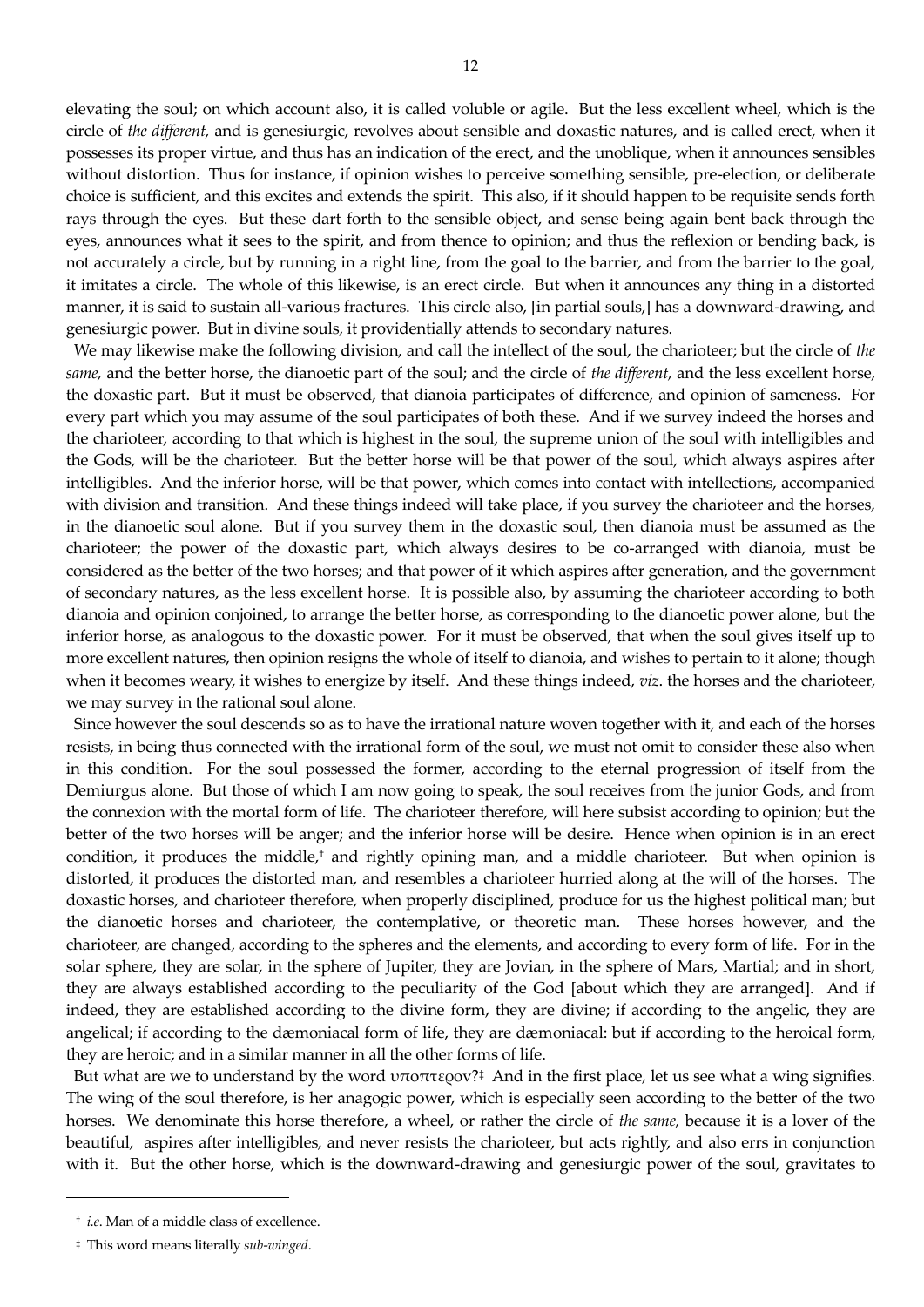earth, and resists the charioteer. All souls therefore have wings: for all of them have all powers, and this is also the case with the charioteer and the horses. But in divine souls indeed, the wings are always unincumbered; and hence they are said to be *winged,* (πτερωτoι) but not *sub-winged* (υπoπτερoι). On the contrary, in our souls which are human, the wings are not always expanded, but are sometimes closed and sluggish. For we possess the power of them (since we never lose our powers); but we have not always the energy of them. Hence to us the term *subwinged* is more adapted, in consequence of possessing the power, but not entirely the energy of wings. But to the Gods, the term *winged* is adapted, as having in efficacy, both powers and energies. Hence afterwards, he says of our soul, *that formerly it was winged.* Wishing therefore to assert that which is common both to divine souls and ours, he uses the word *sub-winged.* For all souls have an anagogic power, though some have it always, but others sometimes only in energy. Or it may be said that the term *sub-winged* is properly asserted, both of divine souls, and ours. Of divine souls indeed, because in them, the wings are about their lowest powers, and which are nearest to the earth: their energies being always established in intelligibles. But the whole of the term *sub-winged,* is adapted to our souls, because *the winged* is not properly true, when applied to them, except at certain times.

**249d or 265b** "Since Plato here delivers four kinds of mania, by which I mean enthusiasm, and possession or inspiration from the Gods, *viz*. the musical, the telestic, the prophetic, and the amatory, previous to the discussion of each, we must first speak about enthusiasm, and show to what part of the soul the enthusiastic energy pertains; whether each part of it possesses this energy; if all enthusiasm is from the Gods; and in what part of the soul it is ingenerated: or whether it subsists in something else more excellent than soul. Where then, does that which is properly and primarily called enthusiasm subsist, and what is it? Of the rational soul, there are two parts, one of which is *dianoia*, but the other *opinion*. Again however, of dianoia, one part is said to be the lowest, and is properly dianoia, but another part of it is the highest, which is said to be the intellect of it, according to which the soul especially becomes intellectual, and which some call intellect in capacity. There is also another thing above this, which is the summit of the whole soul, and most allied to *the one*, which likewise wishes well to all things, and always gives itself up to the Gods, and is readily disposed to so whatever they please. This too, is said to be *the one* of the soul, bears the image of the super-essential one, and unites the whole soul. But that these things necessarily thus subsist, we may learn as follows. The rational soul derives its existence from all the causes prior to itself, i.e. from intellect and the Gods. But it subsists also from itself: for it perfects itself. So far therefore, as it subsists from the Gods, it possesses *the one*, which unites all its powers, and all the multitude of itself, and conjoins them to *the one itself,* and is the first recipient of the goods imparted by the Gods. It likewise makes all the essence of the soul to be boniform, according to which it is connected with the Gods, and united to them. But so far as it subsists from intellect, it possesses an intellectual nature, according to which it apprehends forms, by simple projections, or intuitions, and not discursively; and is conjoined to the intellect which is above itself. And so far as it constitutes itself, it possesses the dianoetic power, according to which it generates sciences, and certain theorems, energizes discursively, and collects conclusions from propositions. For that it constitutes or gives subsistence to itself, is evident from its imparting perfection to itself; since that which leads itself to perfection, and imparts to itself wellbeing, will much more impart to itself existence. For well-being is a greater thing than being. If therefore, the soul imparts that which is greater to itself, it will much more impart that which is less. Hence that which is primarily, properly, and truly enthusiasm from the Gods, is effected according to this one of the soul, which is above dianoia, and above the intellect of the soul: which one is at another time in a relaxed and dormant state. This one likewise, becoming illuminated [by the Gods,] all the life of the soul is illuminated, and also intellect, dianoia, and the irrational part, and the resemblance of enthusiasm is transmitted, as far as to the body itself.

 "Other enthusiasms therefore, are produced about other parts of the soul, certain dæmons exciting them, or the Gods also, though not without the intervention of dæmons. For dianoia us said to energize enthusiastically, when it discovers sciences and theorems in a very short space of time, and in a greater degree than other men. Opinion likewise and the phantasy are said thus to energize, when they discover arts, and accomplish admirable works, such for instance as Phidias effected in the formation of statues, and another in another art, as also Homer says<sup>§</sup> of him who made the belt of Hercules, 'that he neither did, nor would artificially produce such another.' Anger likewise, is said to energize enthusiastically, when in battle it energizes supernaturally.

 <sup>§</sup> Odyss. XI, 612.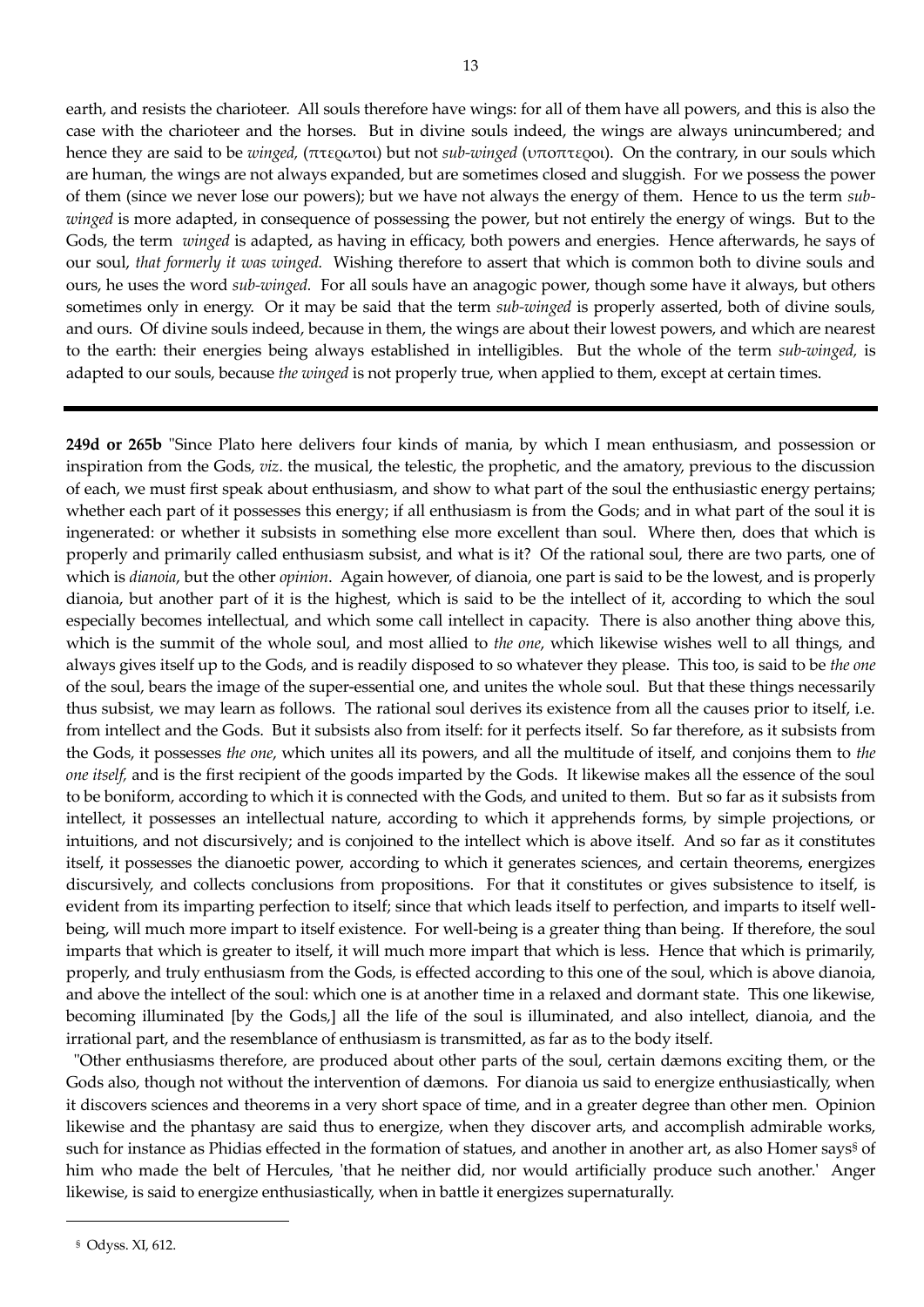## Like Mars, when brandishing his spear, he rag'd.

## *Iliad* XV, 605.

But if some one yielding to desire, should eat of that which reason forbids, and through this should unexpectedly become well, you may say that desire also in this instance, energized enthusiastically, though obscurely; so that enthusiasm is likewise produced about the other parts of the soul. Enthusiasm however, properly so called, is when this one of the soul which is above intellect, is excited to the Gods, and is from thence inspired. But at different times, it is possessed about the aptitudes of itself, by different Gods; and is more or less possessed, when intellect or dianoia is that which is moved. As therefore, when we inquire what philosophy is, we do not always accurately define it, but frequently, from an improper use of the word, call mathematics, or physics, philosophy, and science; we do the like also with respect to enthusiasm. For though it should be the phantasy which is excited, we are accustomed to call the excitation enthusiasm. Moreover, those who ascribe enthusiasm to the temperatures of bodies, or the excellent temperament of the air, or the ascendency of exhalations, or the aptitudes of times and places, or the agency of the bodies that revolve in the heavens, speak rather of the co-operating and material causes of the thing, than of the causes of it properly so called. You have therefore, for the producing cause of enthusiasm, the Gods; for the material cause, the enthusiastically-energizing soul itself, or the external symbols; for the formal cause, the inspiration of the Gods about *the one* of the soul; and for the final cause, good.

 "If however, the Gods always wish the soul what is good, why does not the soul always energize enthusiastically? May we not say, that the Gods indeed always wish the soul what is good, but they are also willing that the order of the universe should prevail, and that the soul through many causes, is not adapted to enthusiasm, on which account, it does not always enthusiastically energize. But some say that the telestic art extends as far as to the sublunary region. If therefore, they mean, that no one of the superlunary, and celestial natures, energizes on the sublunary region, they evidently assert what is absurd. But if they mean that the telestæ, or mystic operators, are not able to energize above the lunar sphere, we say, that if all the allotments of souls are sublunary, their assertion will be true; but if there are also allotments of souls above the moon, as there are, (for some are the attendants of the sun, others of the moon, and others of Saturn, since the Demiurgus disseminated some of them into the earth, others into the moon, and others elsewhere,) - this being the case, it will be possible for the soul to energize above the moon. For what the whole order of things imparts to the soul, for a very extended period of time, this the soul is also able to impart to itself for a short space of time, when assisted by the Gods through the telestic art. For the soul can never energize above its own allotment, but can energize to the extent of it. Thus, for instance, if the allotment of the soul was as far as to philosophy, the soul would be able, though it should not choose a philosophic but some other life, to energize in that life somewhat philosophically. There are also said to be certain supermundane souls. And thus we have shown how the soul energizes enthusiastically.

 "But how are statues said to have an enthusiastic energy? May we not say that a statue being inanimate, does not itself energize about divinity, but the telestic art purifying the matter of which the statue consists, and placing round it certain characters and symbols, in the first place renders it, through these means, animated and causes it to receive a certain life from the world; and in the next place, after this, it prepares the statue to be illuminated by a divine nature, through which it always delivers oracles, as long as it is properly adapted. For the statue when it has been rendered perfect by the telestic art, remains afterwards (endued with a prophetic power,) till it becomes entirely unadapted to divine illumination; but he who receives the inspiring influence of the Gods, receives it only at certain times, and not always. But the cause of this is, that the soul when filled with deity, energizes about it. Hence, in consequence of energizing above its own power, it becomes weary. For it would be a God, and similar to the souls of the stars, if it did not become weary. But the statue, conformably to its participations, remains illuminated. Hence the inaptitude of it entirely proceeds into privation, unless it is again de novo perfected and animated by the mystic operator. We have sufficiently shown therefore, that enthusiasm properly so called, is effected about *the one* of the soul, and that it is an illumination of divinity.

 "In the next place, let us discuss the order, and the use of the four manias, and show why the philosopher makes mention of these alone. Is it because there are no other than these, or because these were sufficient for his purpose? That there are therefore, many other divine inspirations, and manias, Plato himself indicates as he proceeds, and prior to this, he makes mention of the inspiration from the Nymphs. But there are also inspirations from Pan, from the mother of the Gods, and from the Corybantes, which are elsewhere mentioned by Plato. Here however, he alone delivers these four manias; in the first place, because these alone are sufficient to the soul, in the attainment of its proper apocatastasis, as we shall afterwards show; and in the next place, because he delivers the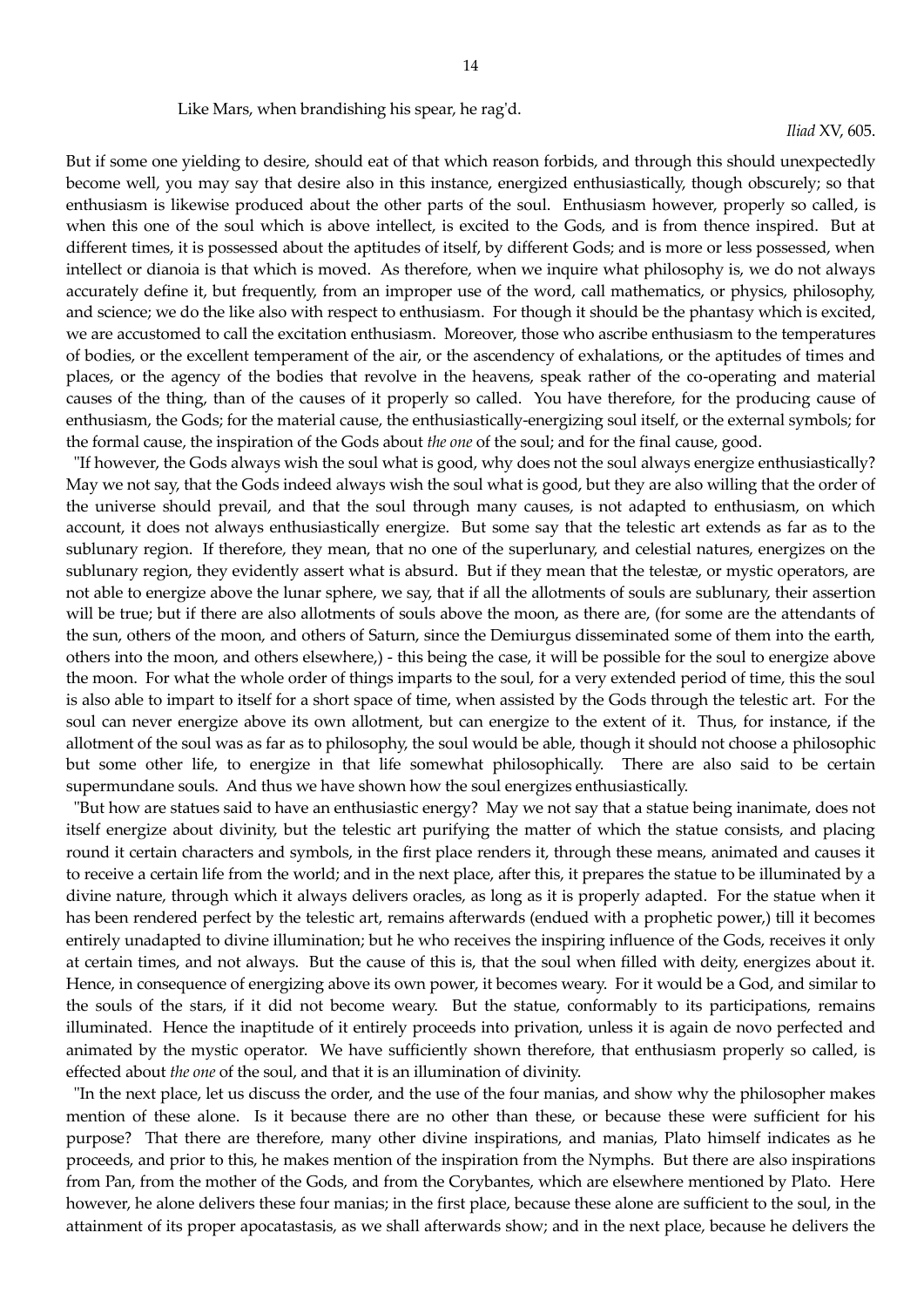proximate steps of ascent to the soul. For the gifts of the Gods to all beings, are many and incomprehensible. But now he delivers to us the energies of the Gods which are extended to souls. He delivers however, these four manias, not as if one of them was not sufficient, and especially the amatory, to lead back the soul to its pristine felicity; but at present the series, and regular gradation of them, and the orderly perfection of the soul, are unfolded. As therefore, it is possible for the tyrannic life when suddenly changed, to become aristocratic, through employing strenuous promptitude, and a divine allotment, but the gradual ascent, is from a tyrannic to a democratic, and from this to an oligarchic life, afterwards to a timocratic, and at last to an aristocratic life, but the descent and lapse, are vice versa; - thus also here, the soul being about to ascend, and be restored to its former felicity, is in the first place, possessed with the musical mania, afterwards with the telestic, then with the prophetic, and in the last place, with the amatory mania. These inspirations however, conspire with, and are in want of each other; so abundant is their communion. For the telestic requires the prophetic mania; since the latter interprets many things pertaining to the former. And again, the prophetic requires the telestic mania. For the telestic mania perfects and establishes oracular predictions. Farther still, the prophetic uses the poetic and musical mania. For prophets, as I may say, always speak in verse. And again, the musical uses the prophetic mania spontaneously, as Plato says. But what occasion is there to speak about the amatory, and musical manias; for nearly the same persons exercise both these, as for instance, Sappho, Anacreon, and the like, in consequence of these not being able to subsist without each other. But it is very evident that the amatory mania contributes to all these, since it is subservient to enthusiasm of every kind: for no enthusiasm can be effected without amatory inspiration. And you may see how Orpheus appears to have applied himself to all these, as being in want of, and adhering to each other. For we learn that he was most telestic, and most prophetic, and was excited by Apollo; and besides this, that he was most poetic, on which account, he is said to have been the son of Calliope. He was likewise most amatory, as he himself acknowledges to Musæus, extending to him divine goods, and rendering him perfect. Hence he appears to have been possessed with all the manias, and this by a necessary consequence. For there is an abundant union, conspiration and alliance with each other, of the Gods who preside over these manias, *viz*. of the Muses, Bacchus, Apollo, and Love.

 "It remains therefore, that we should unfold the nature of each of the manias, previously observing, that those which are internal, and originate from the soul itself, and give perfection to it, are of one kind; but the external energies of them, and which preserve the outward man, and our nature, are of another. The four external however, are analogous to the four internal manias. Let us consider therefore, in the first place, the internal, and which alone originate from the soul itself, and let us see what they effect in the soul. In order likewise, that this may become manifest, and also their arrangement, let us survey from on high, the descent, as Plato says, and defluxion of the wings of the soul. From the beginning therefore, and at first, the soul was united to the Gods, and its unity to their one. But afterwards, the soul departing from this divine union, descended into intellect, and no longer possessed real beings unitedly, and in one, but apprehended and surveyed them, by simple projections, and as it were, contacts of its intellect. In the next place, departing from intellect, and descending into reasoning and dianoia, it no longer apprehended real beings, by simple intuitions, but syllogistically, and transitively, proceeding from one thing to another, from propositions to conclusions. Afterwards, abandoning true reasoning, and the dissolving peculiarity, it descended into generation, and became filled with much irrationality and perturbation. It is necessary therefore, that it should recur to its proper principles, and again return to the place from whence it came. To this ascent and apocatastasis however, these four manias contribute. And the musical mania indeed, leads to symphony and harmony, the agitated and disturbed nature of the parts of the soul, which were hurried away to indefiniteness and inaptitude, and were filled with abundant tumult. But the telestic mania causes the soul to be perfect and entire, and prepares it to energize intellectually. For the musical mania alone harmonizes and represses the parts of the soul; but the telestic causes the whole of it to energize, and prepares it to become entire, so that the intellectual part of it may energize. For the soul by descending into the realms of generation, resembles a thing broken and relaxed. And the circle of *the same*, or the intellectual part of it is fettered; but the circle of *the different*, or the doxastic part, sustains many fractures and turnings. Hence, the soul energizes partially, and not according to the whole of itself. The Dionysiacal inspiration therefore, after the parts of the soul are coharmonized, renders it perfect, and causes it to energize according to the whole of itself, and to live intellectually. But the Apolloniacal mania converts and co-excites all the multiplied powers, and the whole of the soul to *the one* of it. Hence Apollo is denominated, as elevating the soul from multitude, to *the one*. And the remaining mania, the amatory, receiving the soul united, conjoins this one of the soul to the Gods, and to intelligible beauty. As the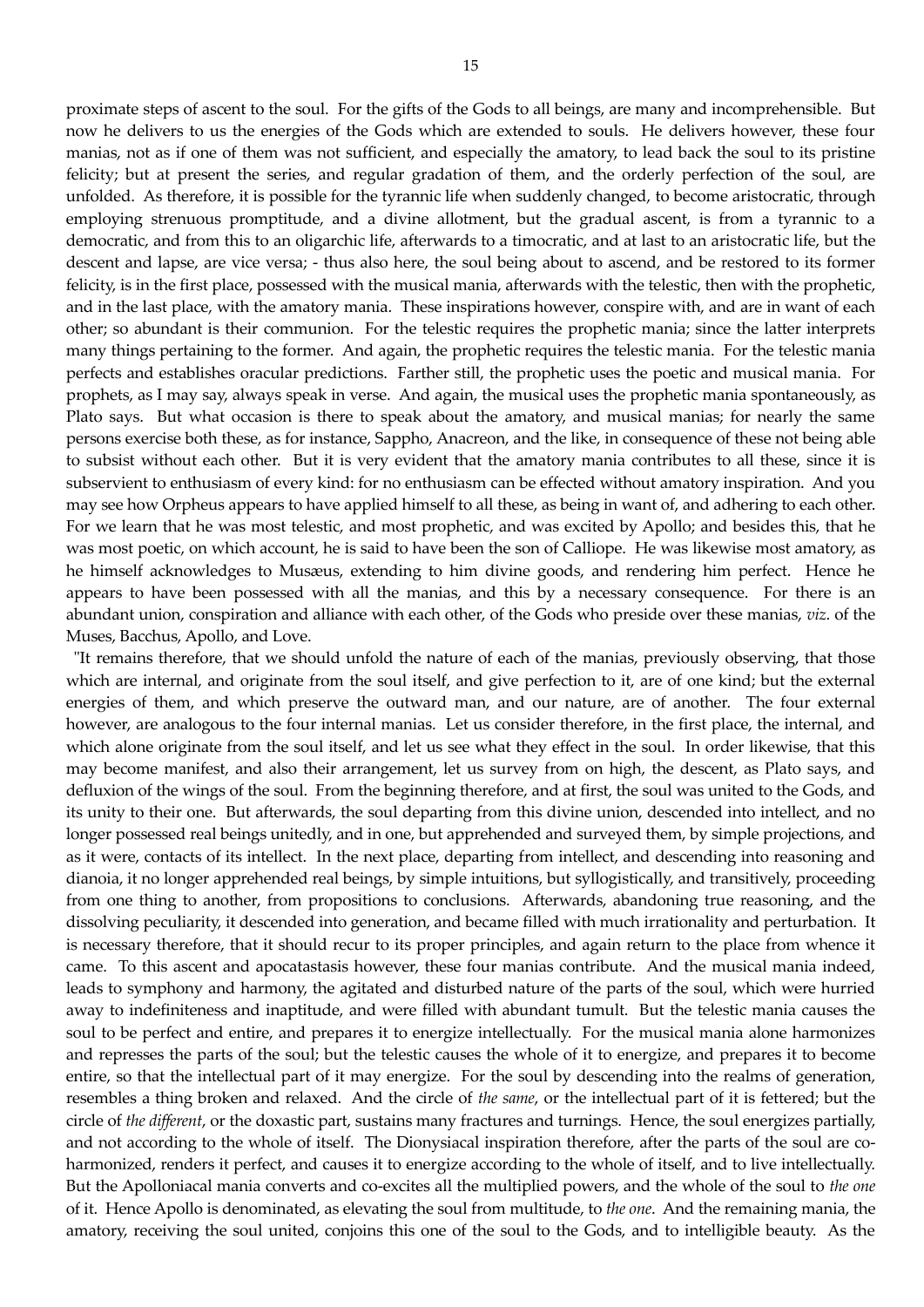givers therefore of these manias are transcendently united, and are in each other, the gifts also on this account participate of, and communicate with, each other, and the recipient, which is the soul, possesses an adaptation to all the gifts. This therefore is the order, and these are the energies and powers within the soul itself, of these four manias.

 "But let us also consider their external energies on man, and what they outwardly effect about us. The musical mania therefore, causes us to speak in verse, and to act and be moved rhythmically, and to sing in metre, the splendid deeds of divine men, and their virtues and pursuits; and through these, to discipline our life, in the same manner as the inward manias co-harmonize our soul. But the telestic mania, expelling every thing foreign, contaminating, and noxious, preserves our life perfect, and innoxious, and banishing an insane and diabolical phantasy, causes us to be sane, entire and perfect, just as the internal telestic mania, makes the soul to be perfect and entire. Again, the prophetic mania contracts into one, the extension and infinity of time, and sees as in one present now all things, the past, the future, and the existing time. Hence, it predicts what will be, which it sees as present to itself. It causes us therefore, to pass through life in an irreprehensible manner; just as the internal prophetic mania contracts and elevates all the multiplied, and many powers and lives of the soul, to *the one*, in order that it may in a greater degree be preserved and connected. But the amatory mania converts young persons to us, and causes them to become our friends, being instructive of youth, and leading them from sensible beauty, to our psychical beauty, and from this sending them to intelligible beauty; in the same manner as the internal amatory mania conjoins *the one* of the soul to the Gods.

 "All the above-mentioned manias therefore, are superior to the prudent and temperate energies of the soul. Nevertheless, there is a mania which is co-ordinate with temperance, and which we say, has in a certain respect a prerogative above it. For certain inspirations are produced, according to the middle, and also according to the doxastic reasons of the soul, conformably to which artists effect certain things, and discover theorems beyond expectation, as Asclepius, for instance, in medicine, and Hercules in the practic life."

 Afterwards, in commenting on what Plato says of the mania from the Muses, *viz*. "that it adorns the infinite deeds of the ancients," Hermeas observes, "that the inward energy in the soul of the poetic mania, by applying itself to superior and intelligible natures, imparts to subordinate natures harmony and order; but that the external divinely inspired poetry celebrates the deeds of the ancients, and instructs both its contemporaries and posterity, extending its energies every where." But Plato says, "that he who without the divinely-inspired mania of the Muses, expects to become a divine poet, will by thus fancying, become himself imperfect; and his poetry will be vanquished and concealed by the poetry which is the progeny of the mania." Hermeas adds, "For what similitude is there between the poetry of Chœrilus and Callimachus, and that of Homer and Pindar? For the divinely-inspired poets, as being filled from the Muses, always invoke them, and extend to them all that they say."

**243a** "By Ilion we must understand the generated and material place, which is so denominated from *mud* and *matter* (παρα τηv ιλυv και τηv υληv), and in which there are war and sedition. But the Trojans are material forms, and all the lives which subsist about bodies. Hence also the Trojans are called *genuine* (ιθαγεvεις). For all the lives which subsist about bodies and irrational souls, are favourable and attentive to their proper matter. On the contrary, the Greeks are rational souls, coming from Greece, i.e. from the intelligible into matter. Hence the Greeks are called *foreigners* (επηλυδες), and vanquish the Trojans, as being of a superior order. But they fight with each other about the image of Helen, as the poet says [about the image of Eneas];

Around the phantom, Greeks and Trojans fight.

÷.

*Iliad* V, 451

*Helen* signifying intelligible beauty, being a certain *vessel* (ελεvoη τις oυσα), attracting to itself intellect. An efflux therefore, of this intelligible beauty is imparted to matter through Venus; and about this efflux of beauty the Greeks fight with the Trojans [i.e. rational with irrational lives† ]. And those indeed, that oppose and vanquish

† Conformably to this, Proclus in the fragments of his Commentaries, On the *Republic* of Plato says, "that all the beauty subsisting about generation from the fabrication of things, is signified by Helen; about which there is a perpetual battle of souls, till the more intellectual having vanquished the more irrational forms of life, return to the place from whence they originally came." For the beauty which is in the realms of generation, is an efflux of intelligible beauty.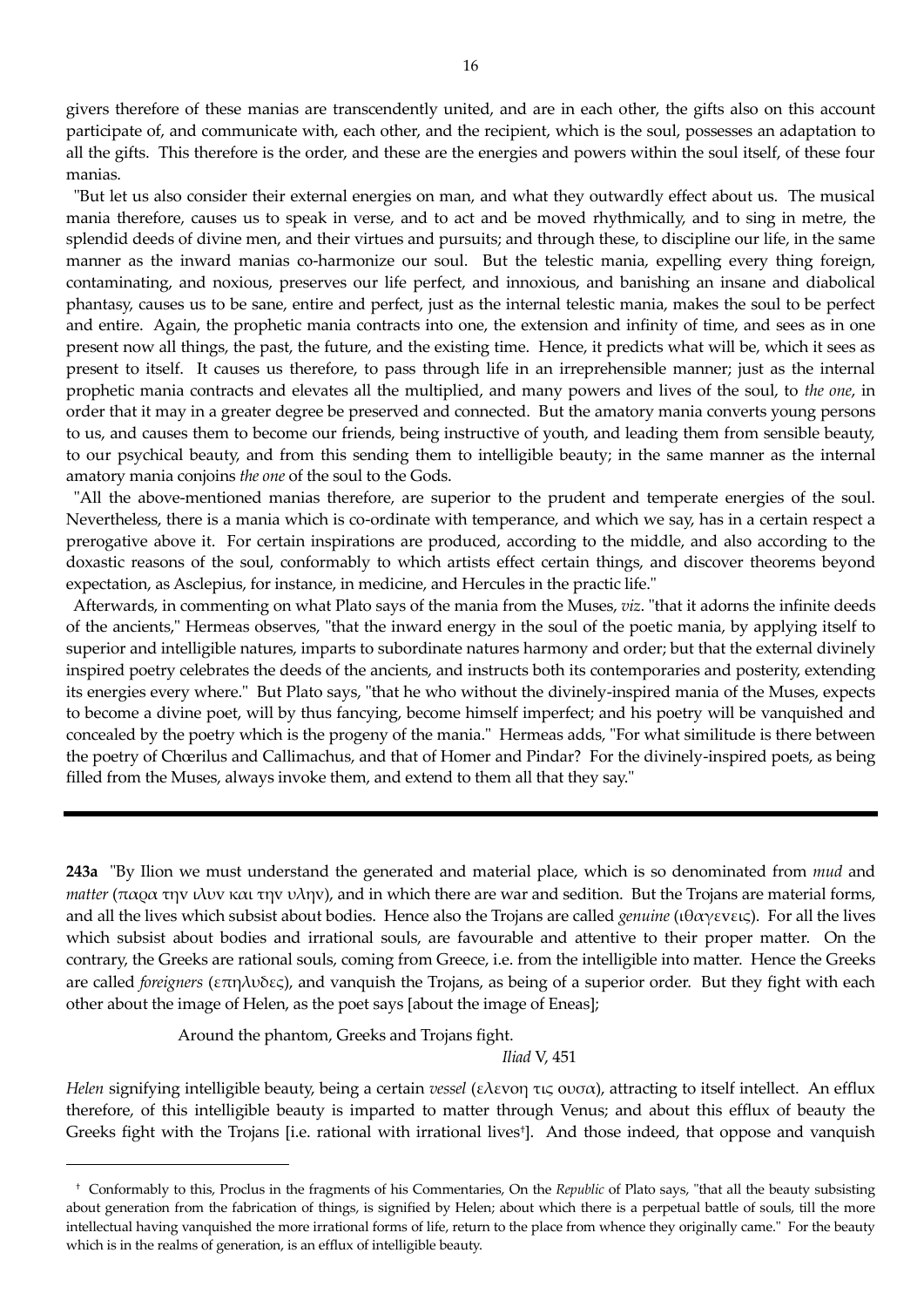matter, return to the intelligible, which is their true country; but those who do not, as is the case with the multitude, are bound to matter. As therefore, the prophet in the 10<sup>th</sup> book of the *Republic*, previously to the descent of souls, announces to them how they may return [to their pristine felicity,] according to periods of a thousand and ten thousand years; thus also Calchas predicts to the Greeks their return in ten years, the number ten being a symbol of a perfect period. And as in the lives of souls, some are elevated through philosophy, others through the amatory art, and others through the royal and warlike disciplines; so with respect to the Greeks, some act with rectitude through prudence, but others through war or love, and their return is different [according to their different pursuits]."

**247c** "Why does Plato say, that no one of the poets prior to him have, or of those that may follow him, will celebrate the supercelestial place, according to its dignity and worth? For he was not so arrogant as to think, that he alone had deservedly praised it. But what is here asserted is a thing of the following kind: If we understand by poets those who are the third from the truth [according to what Plato says in the 10<sup>th</sup> book of the *Republic*], i.e. the multitude of merely human poets [or poets that are not divinely-inspired], so as to make Homer and Orpheus an exception to these; for these, and also Hesiod and Musæus, have spoken concerning this place; the truth of what is asserted will be evident. For no one among the multitude of such like poets and artists, has celebrated this place as it deserves; but this has been accomplished by divinely-inspired poets alone, such as Homer and Orpheus. But if in what is here asserted, we are to understand all poets, so as to comprehend Homer likewise and Orpheus, it is evident that Plato must also include himself, as neither being himself able to speak of this place in a manner suitable to its dignity. It is just therefore, as if he had said, No human poet has deservedly praised the supercelestial place; but this has been alone effected by Apollo and the choir of the Muses.

 But how having said, that no one has celebrated the supercelestial place according to its desert, does he now say, "We should dare to affirm the truth?" Is it that the truth must be asserted, as subsisting in human conceptions? For it is possible to speak the truth, yet not adequately. Thus he who says, that Socrates was not a bad man, nor impious, says indeed what is true, yet not what Socrates deserves to have said of him, as he does, who asserts that he was a good man, that he possessed scientific knowledge, was wise in divine concerns, and was dear to divinity. For he who says these things, praises Socrates in a way adequate to his desert. Plato therefore, says a thing of this kind, respecting the supercelestial place. But the words, "Especially when speaking concerning the truth," are asserted very arcanely and theologically. For by *truth* here, he signifies the whole order of the Nights; and the *plain of Truth,* which he afterwards speaks of, obscurely indicates these. Theologists likewise peculiarly establish *Truth* in that place. For Orpheus speaking about Night says, "that she possesses the truth of the Gods," and

To her, prediction wholly *true* was giv'n.

÷.

She is also said to prophecy to the Gods. Homer too, indicates concerning this Goddess. For speaking about Jupiter, Sleep says,

> Night, the great tamer both of Gods and men, To whom I fled, preserved me from his wrath; For he swift<sup>‡</sup> Night was fearful to offend.

> > *Iliad* XIV, 259 &c

But Plato says, he shall *dare* to speak concerning it, because he is going to assert something *affirmatively* about it. The *dread* however, is, lest we should be led to something unappropriate and vile, in such like doctrinal concerns. He is also concordant in what he says about the supercelestial place, with what he asserts in [the first hypothesis of] the *Parmenides*, about the first principle of things. For he there indicates this principle by negations; except, that he absolutely denies all things of the first principle; but of the supercelestial place, he denies some things, and affirms others. For the Goddess Night is superior to certain orders, but inferior to others; and as the first principle of things is superessential, so Night is supercelestial [i.e. is above that intellectual order which is denominated Heaven]. Why, however, are souls not said to see Heaven, but to become situated in, and be conjoined with it; but are not conjoined with the natures above Heaven, but perceive them only? In answer to this, it may be said, that it

‡ The Chaldean Oracles call the intelligible Gods *swift*, and *Night* subsists at the summit of the order of Gods, which is both intelligible, and intellectual, and is therefore absorbed in the intelligible. Hence Homer divinely denominates *Night*, *swift*.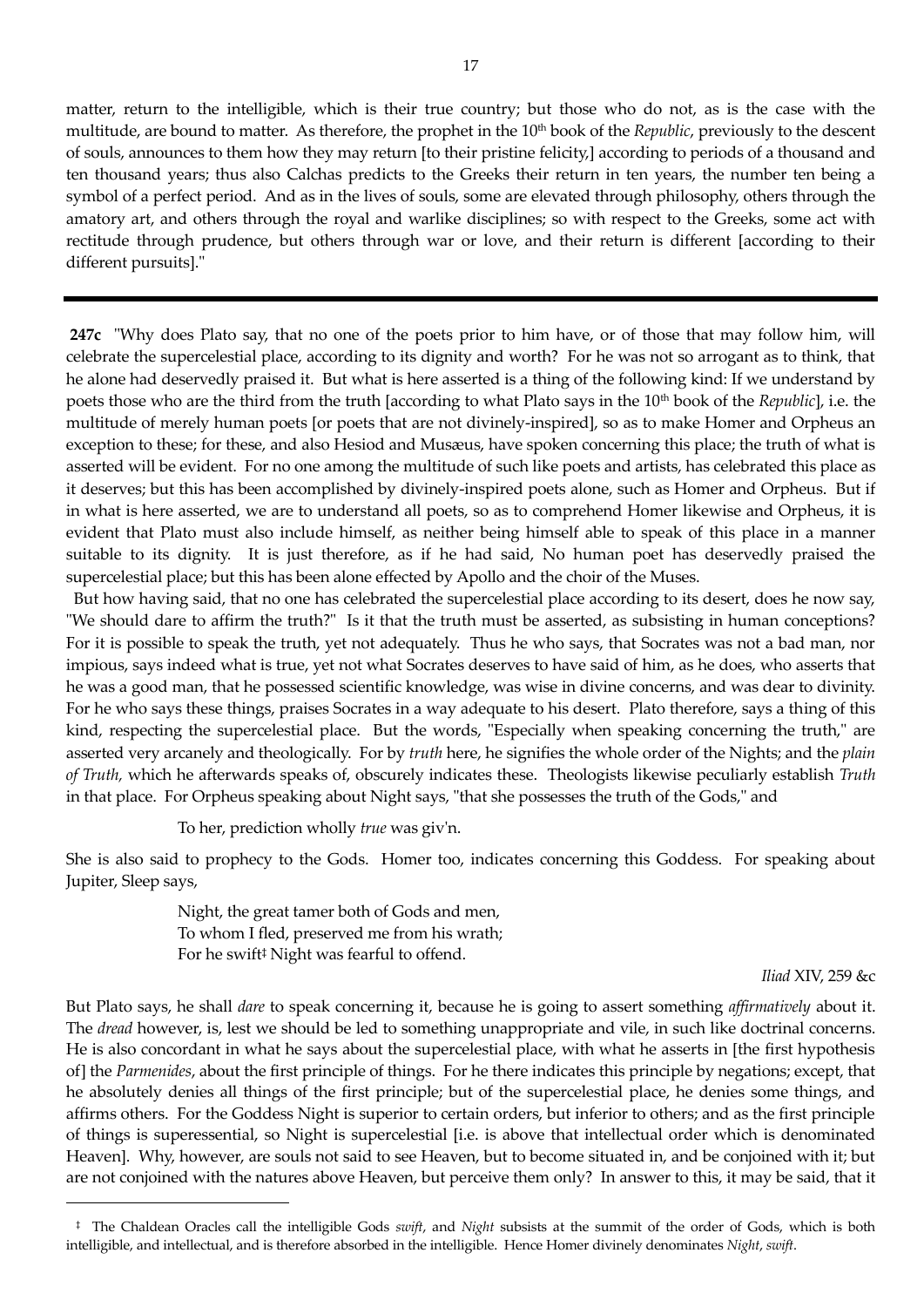is necessary contact should exist, as far as to a certain thing. Why therefore, as far as to this? Because neither are the Gods under Jupiter, said to be united to Phanes, but this is alone asserted of Jupiter, and he is said to be united through Night as a medium.

 But how does Plato say, that the supercelestial place is *without colour*? Is it in the same manner as we say, that nature and soul are colourless? But what is there admirable in asserting this? And if we admit this, what will there be transcendent in the supercelestial place, since the same thing is possessed both by nature and soul? May we not say, that Plato, in what is here asserted, very much follows the before-mentioned theologists, and disposes what he says, conformably to them? For after the order of Nights, there are three orders of Gods, *viz*. of Heaven, the Cyclops, and the Centimani [or Gods with a hundred hands], the proper names of whom, Plato denies of the supercelestial place. For of the Gods which abide within Phanes, Heaven is the first that becomes visible from him; for Heaven and Earth first proceeded out of Phanes; and Heaven is first illuminated by the divine light of Phanes; since Orpheus says that Night is united to him.

> No eye but that of sacred Night alone, Beheld Protogonus: for all the rest Were lost in wonder at th'unhop'd-for light, Which glitter'd from th'immortal Phanes' skin.

But that which is visible and illuminated, is coloured, since colours are certain illuminations. Hence Night and all the supercelestial place, being above Heaven which is visible, they are very properly said to be without colour. For night also is opposed to day, because the latter is illuminated and coloured. And through *the privation of colour* indeed, Plato manifests that the place of the Nights is above the kingdom of Heaven; but through *the privation of figure,* that it is above the order of the Cyclops. For theology says, that figure is first unfolded into light in these, and that the divinities, the Cyclops, are the first principles and causes of the figures which subsists every where. Hence theology says, that they are *manual artificers.* For this triad† is perfective of figures.

And in their forehead, one round eye was fix'd.

Hesiod Theog. v. 145

In the *Parmenides* likewise, Plato when he speaks of the straight, the circular, and that which is mixed [from both these], obscurely indicates this order. But these Cyclops, as being the first causes of figures, taught Minerva and Vulcan the various species of figures.

> These the first manual artists were, who taught Pallas and Vulcan all things.

[says Orpheus]. We must not therefore wonder, on hearing that Vulcan and Minerva are the causes of figures. For Vulcan is the cause of corporeal figures, and of every mundane figure; but Minerva, of the psychical and intellectual figure; and the Cyclops of divine, and the every where existing figure. Hence, it is evident, that the supercelestial place is above the order of the Cyclops.

 But by *the privation of contact,* Plato manifests that this place is above the *Centimani*: for these first come into contact, as it were, with all the fabrication of things. Hence theology denominates them *hundred-handed*: for through the hands we touch, make, and distinguish all things. Farther still, the touch pervades through the whole body. Theology therefore symbolically calls these *hundred-handed*, as *touching* all the fabrication of things, and being the causes of it. The triad, nowever, of the Centimani, is of a guardian nature. But Plato adduces negatively, what he found celebrated affirmatively by the theologist. For what Orpheus calls *Night*, that Plato denominates *without colour.* And what the former says negatively, is *without falsehood.*

> Prediction without falsehood, was to Night Of all things given.

[says Orpheus.] That the latter celebrates, as *having about it the genus of true science, and as being truly existing essence.* Plato also having celebrated the supercelestial place by three negations, again adduces three affirmations, introducing three of them from being. For since this order is a triadic one, Plato very properly preserves the

† The triad of the Cyclops consists of Brontes, Steropes, and Arges.

 <sup>¨</sup> This triad consists of Cottus, Gyges, and Briareus.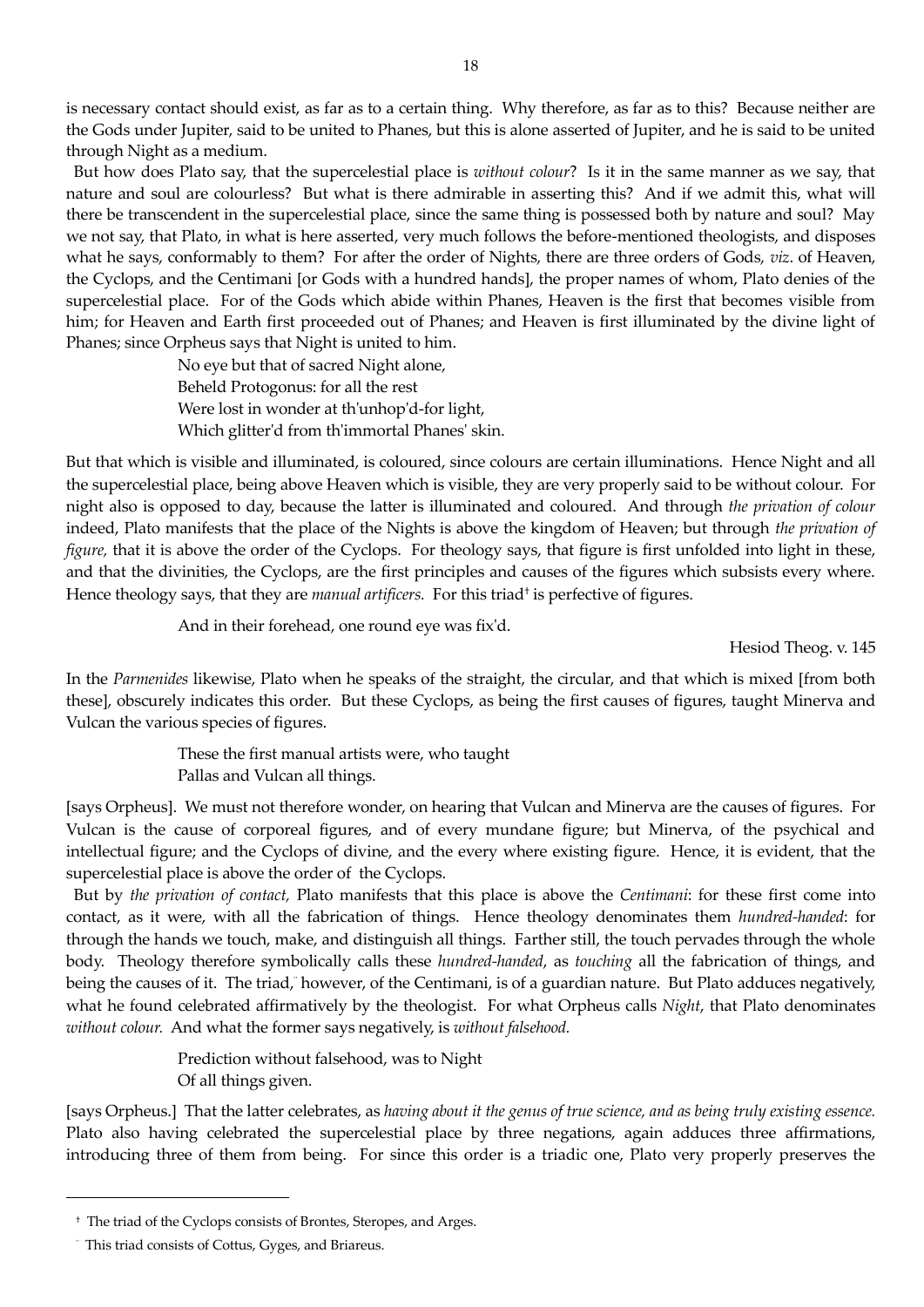triadic, both in the negative and affirmative conclusions. Or it may be said, that since it is both one and being, and is triadic according to each of these, he indicates the negative conclusions according to being. Here, likewise the first number is unfolded into light."

 According to Hermeas, *the governor of the soul* signifies *the one of the soul,* which he informs us, was also the opinion of Iamblichus; but I prefer the explanation of it given by Proclus, in these Commentaries, *viz*. that it is a partial intellect of the Minerval series.

 In the next place, Hermeas enumerates the different kinds of truth as follows: "Superior illuminate subordinate natures with the light of truth. We must extend the eye of intellect therefore to these four; *viz. the one*, which is the first principle of things; Phanes, who is the boundary of the intelligible, but the exempt principle of the intellectual Gods; (for the Nights are principles with which principle is co-ordinate) Jupiter, who is the king of the supermundane, but the boundary of what are properly called the intellectual Gods; and the Sun, who is the king of sensible natures. But each of these illuminates the beings that are under it, with the truth, which it possesses from an order placed above that which it illuminates. Thus, the Sun imparts supermundane light to sensibles; and hence the essence of it is said to be from supermundane natures. Again, Jupiter illuminates supermundane essences with intellectual light; Phanes illuminates the intellectual Gods with intelligible light; and the principle of all things fills the intelligible Gods and all things, with the divine light proceeding from himself."

**248c** "Adrastea (says Hermeas in his Scholia on the *Phædrus*,) is a divinity seated in the vestibules of Night, and is the offspring of Melissus and Amalthea. Melissus therefore, is to be assumed as a power providentially attending to secondary natures; but Amalthea must be considered according to the uninclining, and the uneffeminate. Hence Adrastea was generated from uninclining Providence, and she is the sister of Ida.

> The beauteous Ida, and Adrastea sprung From the same sire.

This Goddess therefore, unically comprehends and contains in herself at once, the centres of all laws, *viz*. of the mundane, and the supermundane, of those of Fate, and those of Jupiter; for there are Jovian and Saturnian, divine, supermundane, and mundane laws. On this account she is called Adrastea, because her legislative decrees are inevitable. Hence, she is said to be seated with brazen drumsticks in her hands, before the cave of Night, and through the sound produced by her cymbals, to render all things obedient to her laws. For Phanes indeed is seated within the cave, in the adytum of Night; but Night sits in the middle of the cave, prophesying to the Gods; and Adrastea sits in the vestibules, legislatively promulgating the divine laws. She differs however, from the justice which is there, after the same manner as the legislative differs from the judicial characteristic. And the justice which is there, is said to be the daughter of the Law and Piety which are there. But Adrastea herself, who is the offspring of Melissus and Amalthea, is likewise comprehensive of Law. These therefore, are said to have nurtured Jupiter in the cavern of Night; the theologist directly asserting that which Plato says about Jupiter. For Plato represents him fabricating, and promulgating laws. But divine law is imparted by Adrastea to the Gods also: for the order which is in them is derived from this Goddess. It is however, likewise imparted to the attendants of the Gods, and in common to all, and peculiarly to each."

**248c** For the sake of more fully understanding what Proclus refers to in this place, and also for the sake of the Platonic reader, the following translation of an extract from the Scholia of Hermeas on the *Phædrus* is given. The text of Plato, respecting the first descent of the soul from the intelligible world into the realms of generation, on which the extract is a comment, is as follows:

 "This is the law of Adrastea, that whatever soul attending on divinity, has beheld something of reality, shall be free from damage till another period takes place: and that if she is always able to accomplish this, she shall be perpetually free from the incursions of evil. But when through an impotency of accomplishing this, she has not perceived reality, and from some fortuitous occurrence and being filled with oblivion, and depravity, she becomes heavy and drowsy, breaks her wings, and falls again on the earth, then this law prevents her in her first generation, from being implanted in some brutal nature, but commands the soul, which has seen the most, to inform the body of a philosopher, or of one desirous of beauty; of a musician, or of one devoted to love. But it orders the soul whose perceptions rank in the second class, to descend into a legitimate king, or of a man studious of empire and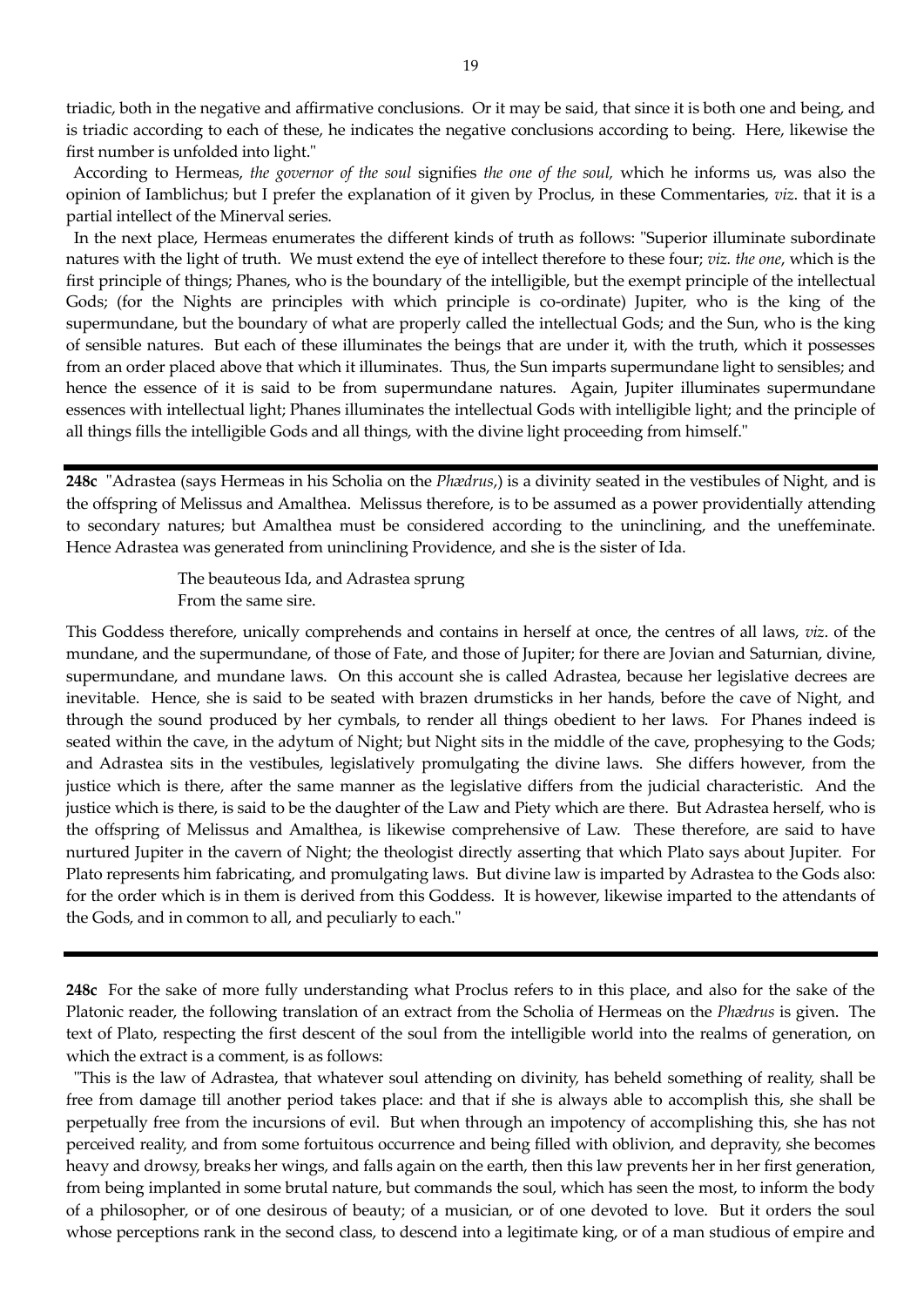war. But it distributes a soul of the third order, into a certain political character, or the ruler of a family, or the master of a trade. And again, it distributes a soul of the fourth rank, into one engaged in gymnastic exercise, or in procuring remedies, and taking care of the body. But souls of the fifth order, it distributes into a prophetic, or certain telestic life. In the sixth, it makes a distribution into a poetic or imitative life. In the seventh, into a husbandman, or an artificer. In the eighth, into a sophist, or popular character. And in the ninth, into a tyrannic life. But in all these, he who passes his life justly, will afterwards obtain a better condition of being; but he who acts unjustly, will pass into a worse state of existence. For no soul will return to its pristine condition till the expiration of ten thousand years; since it will not recover the use of its wings before this period; except it is the soul of one who has philosophised sincerely, or together with philosophy has been a lover of youth. These indeed, in the third period of a thousand years, if they have thrice chosen this mode of life in succession, and have thus restored their wings to their natural vigour, shall in the three thousandth year, return to their pristine abode."

**248c** The Scholia of Hermeas on this passage, are as follow:

 "Whatever soul, says Plato, following its proper God, is able to perceive something of intelligibles, will remain without injury during the whole of that period, i.e. will not fall into generation. For to fall into generation, is to be injured. And you may see how accurately here, in the same manner as before, he exhibits to us the difference between divine, and human souls. For he does not merely say, *if it has seen* [reality] but, *if it has seen something* [of reality]; i.e. if it has seen what is partially and individually real. If therefore, in the beginning of the period, it has seen something of real being, it will remain uninjured till another period. For the sacred law of Adrastea antecedently comprehends the progressions of all the Gods, and of all souls, and imparts that which is adapted to each. Hence, as the reward of having seen something of reality, in the beginning of the period, it will, during the whole of that period, remain on high, and revolve in conjunction with the Gods. For its adaptation to the period will sustain it; just as here, some things live for one solar period, others for two, and others only for a day, through being adapted to a certain position of the stars. Certain dæmons also by their sustaining aid, keep souls from falling into generation, just as we see here, bodies that are well born, though they should be badly nourished, yet at the same time, remain healthy, through their natural condition from the beginning; and though they endeavour to perform certain defiled actions, yet are prevented by certain good dæmons from accomplishing them. After the same manner therefore, the soul that has once beheld something of intelligibles, is assisted and supported by good dæmons and heroes, so as not to fall into generation in that period. But when the soul being unable to follow the Gods, no longer perceives something of reality, Plato enumerates many causes of its lapse into generation. The first cause therefore, which he assigns of this is, its inability of following the [perpetual] attendants of the Gods. The second is, its being unable to perceive something of intelligibles. The third is, a fortuitous occurrence; and this is probably the occurrence of certain malefic dæmons. For the soul departing from the Gods, meets with evil dæmons, who enkindle its desires of associating with generation. Hence a similar thing takes place, as when some one follows his preceptor, Socrates for instance, or some other worthy teacher; for then he becomes modest and worthy, and participates of a certain good. But if he abandons his preceptor, he meets with intemperate and impudent men, who excite him to desires contrary to modesty and worth. The fourth cause, is the entire oblivion of intelligibles, and the power of the soul which is effective of difference, and of a life conversant with generation. For from these causes, the soul becomes heavy, is filled with the potion of oblivion, and fettered with the bonds of generation, and departs from and becomes entirely forgetful of intelligibles. For this is the depravity of the soul, which causes the defluxion of her wings, and her descent to earth.

 But when Plato says, *"the soul falls again on the earth,"* by *earth*, he may mean, *all generation*; he may also intend to signify this earth properly so called; and he may also mean this human body, into which the soul enters, through its most abundant participation of earth. The law of Adrastea therefore grants this to the soul in her first falling from the intelligible into generation, that she shall not enter into the body of a brute, but into that of a man. For Plato calls the first generation, the descent of the soul into the realms of generation, and her giving completion to this animal frame, after her vision of the intelligible.

 In the next place, it must be observed, that the nine lives which are here delivered, differ from those mentioned in the [10th book of the] Republic. For the lives which are here delivered are nine, but those in the *Republic*, are infinite. The latter also, are allotted conformably to the elections of the soul; but the former are distributed, according to the reward and honour merited by the vision of the intelligibles. And in the latter indeed, the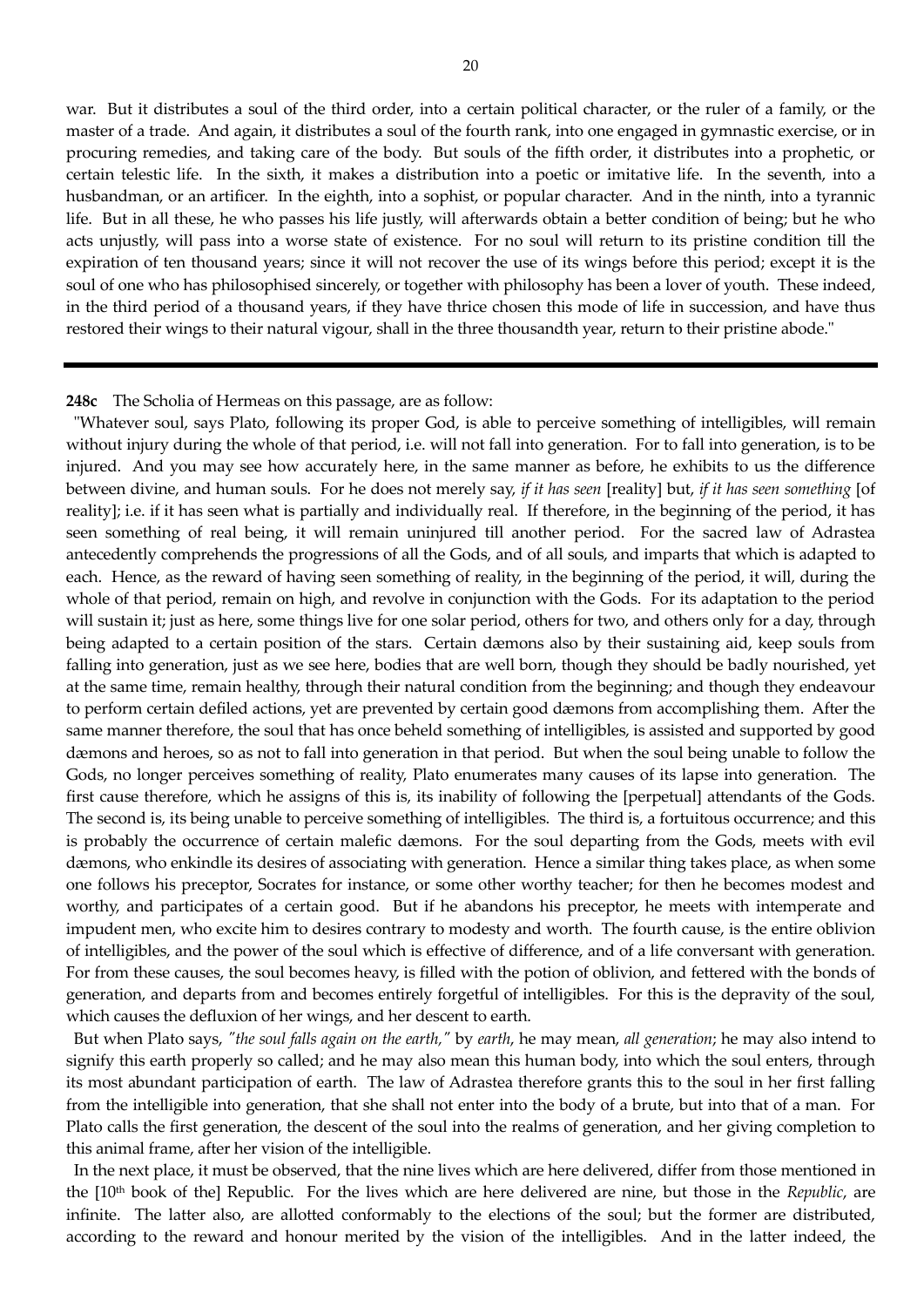transition of the soul, is from a man into a brute, and from a brute into a man; but in the former, the transition is only into man, and this into the male, and not into the female. That likewise, which is the greatest thing of all, is this, that here, the soul first proceeds from the intelligible into generation; but in the *Republic*, it proceeds from one life to another. And in short, by accurately surveying, you will find many differences between the former and the latter lives. Farther still, this also must be mentioned by us as necessary, that here the species or forms themselves of lives, are enumerated, but not entirely the fortunes of them, and external circumstances, such for instance as a military, or royal life; nor entirely a life which is conversant with arms, and employs a fortune of a particular kind.

 It remains therefore to be investigated, whether the whole extent of life is to be divided into these nine lives, or whether a certain other division besides these, is left, which will make for us, ten or more lives. For it is possible to divide the same thing, according to different conceptions, into a greater or less number of parts. Thus in the *Philebus*, the division is into three, but in the *Republic*, into five, lives. It must be demonstrated by us however, that now the whole extent of life may be distributed into these nine lives. These four things therefore, being surveyed about man, *viz*. *reason, anger, desire,* and *nature,* the soul descending into generation, lives either according to reason alone, yielding in nothing to the passions, nor suffering any thing from them, and in this case, she produces the first life which is the philosophic. Or she lives according to anger, reason at the same time having dominion, and she produces the second life, which is royal and military. Or she lives according to desire, again reason possessing the empire of the soul, and she makes the third life, which is political, and also pertains to the acquisition of wealth. For this life is employed in procuring necessary food for the animal and the city. Or again, the soul is conversant with nature, reason still presiding, and she produces the gymnastic and medicinal life. For this life, is converted to nature and bodies, providentially attending to, and procuring remedies for them. Since therefore, we have proceeded, as far as to the end of the progression of life according to nature, the fifth life remains, which is the telestic, and which does not possess a peculiar power. For this life is converted to the Gods, and from thence affords a certain assistance to the lives that precede it. But Plato assumes here the prophetic and telestic life, not the enthusiastic; for this is philosophic in the extreme, and scientific, and the whole of it is inspired by divinity; but he assumes this artificial and medicinal life, which through sacrifices and prayers, affords a certain aid to the human race. And these indeed, are the five lives, which are effected according to right reason, and are assimilated to the energies which subsist about divinity. For each of the Gods abides, proceeds, and returns to the principle of his progression. Here therefore, the soul either abides in reason, and produces the philosophic life; or she proceeds as far as to nature, and produces the other three lives; or she is converted to the Gods, and produces the fifth life.

 Of the remaining four lives however, which are imitative, and the images of those that are prior to them, two of them, *viz*. the sixth and the seventh, truly imitate those that precede them, the one through words, but the other through deeds. So that the remaining four, are imitative of the prior lives; but two of them imitate truly, and the other two dissimilarly. The sixth and seventh lives also, which are truly imitative, differ in this, that the one imitates through words, the philosopher, the king, and the remaining characters, and thus disciplines men; but the seventh imitates through deeds; for such is the artificer. And the eight and ninth dissimilarly imitate; the one again through words, but the other through deeds. But in the *poetic*, consider every imitative character included, to which also the painter belongs; these characters, as Plato says in the *Republic*, being the third from the truth. For the *demiurgic* character, he is to be assumed who leads a thing from non-being to essence, such as the carpenter, the potter, and the shoe-maker. Among these likewise, the *husbandman* is included, so far as he pays attention to nature, in order that her germinations may be healthy and most excellent. The *sophistical* however, and *popular* characters, differ in this, that the sophist is a teacher of the laws and virtue; but the popular character exercises rhetoric among the vulgar. But we must not now assume the distorted sophistical and tyrannical lives, but those that use these powers to a good purpose, the former by deception, but the latter by force. For it is possible to use these both well and ill, as Plato also infers. And thus much concerning the nine lives.

 It now remains, that we should collect by human scientific reasoning, what the nature is of the intelligibles, by the contemplation of which the soul descends into the first, second, and following lives. The soul therefore, which has surveyed the beautiful, the wise, and the good, since these beginning from the first principles, proceed as far as to the last of things, descends into the first life. Hence also it is reasonable to suppose, that the soul which has surveyed wisdom itself, will choose the philosophic life; but that the soul which has surveyed the beautiful itself, will choose a life which is studious of elegance; and this Plato divides into the musical and amatory life. For receiving beauty either through the eyes, or the ears, we obtain a reminiscence of intelligible beauty. But the reascent to all the lives is to *the good*. Again, the soul which has surveyed the genera of being, will choose the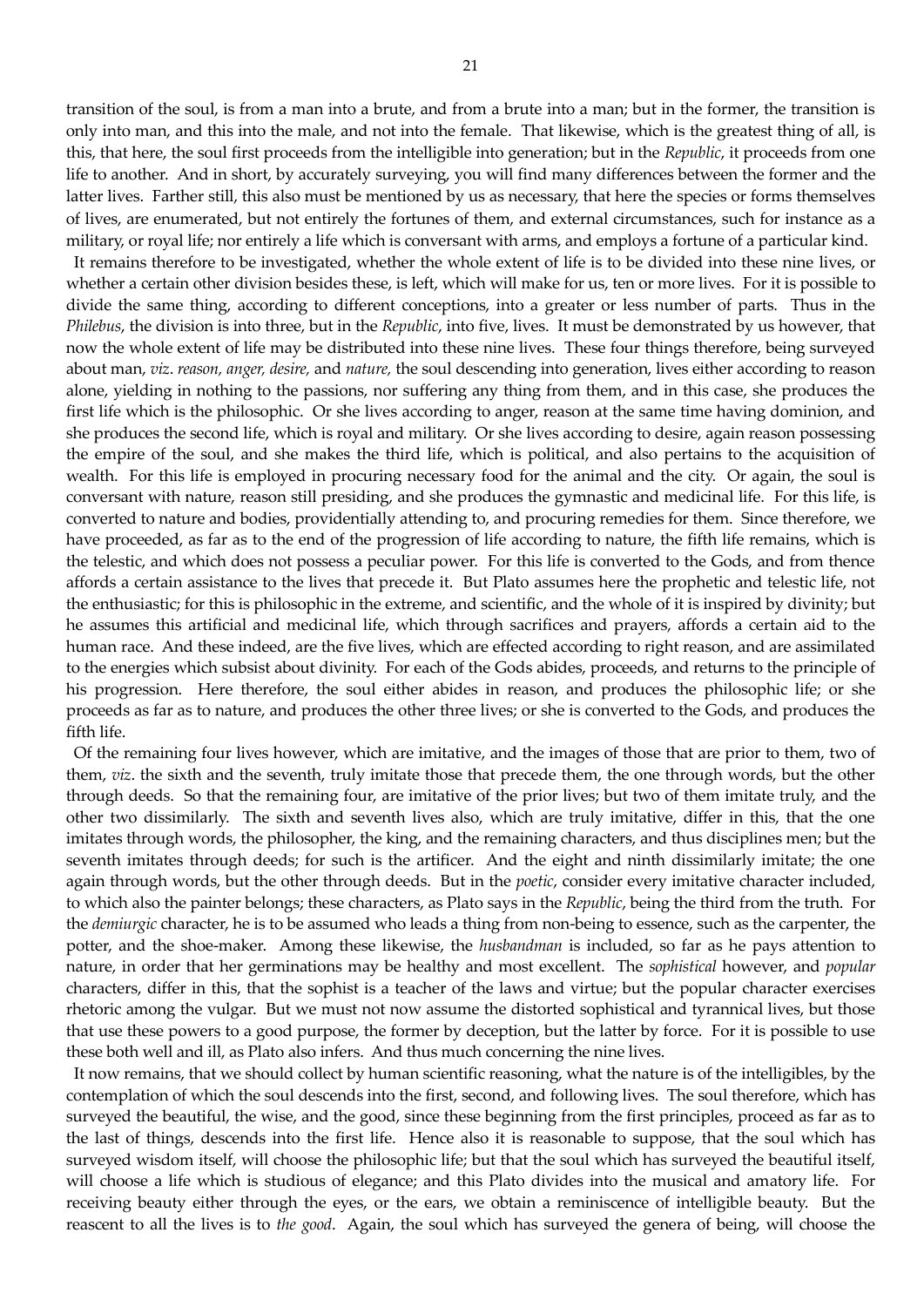second life. For a king establishes all things, and is therefore analogous to *permanency*, † from which also, he is denominated βασιλευς, i.e. from a *basis and stability, and giving firmness to things:* (παρα τηv βασιv και τo εδραιov, και τo βεβηκεvαι απ\_ αυτoυ τα πραγματα.) He likewise *moves* or excites all things, by arranging and adorning every thing, through which he is analogous to *motion*. He is also the cause of friendship and union to all things through common laws, which it is the province of *sameness* to effect. And he divides every thing, and represses whatever is hostile and injurious; and this is the employment of *difference*. He likewise rules over all things; and on this account he is said to be warlike, and a prince. But as causing all things [in the city] to *exist*, may he not be said to subsist analogous to *essence*, in consequence of leading each thing from non-being to existence.

 Again, when the soul has surveyed the genera of being more partially, and no longer totally, or has [principally] surveyed justice itself, she produces the third life: for those who are assumed in the third life, are in a greater degree conversant with justice. The soul which has surveyed health itself, and body itself, makes the fourth life. And the soul which has beheld the everlasting Gods produces the prophetic or telestic life. The remaining four lives however, have surveyed similitude itself; but the two first have surveyed in a greater degree similitude, and the two last dissimilitude.

 Plato therefore, having spoken concerning the lives, and the genera distributed to souls descending into generation, from the intelligible prior to generation, briefly discusses in what remains, the conduct of the soul during its fallen condition, conformably to what is said in the *Republic*; *viz*. that the soul which has passed through this life in a just and holy manner, shall obtain a more excellent, but the soul that has acted unjustly, a worse, condition of being. Having likewise, led the soul into the realms of generation, he again elevates it to the intelligible, and says, that every soul such as the souls of the multitude, is restored to the intelligible, through ten thousand years; but that the soul of a philosopher is restores through three thousand years. Since however, he makes mention of a period of a myriad, and of three thousand years, and farther still of the period of a thousand years, from a progression from generation into generation, let us first explain the mathematical meaning of what is said, and afterwards investigate what he wishes to indicate.

 He defines then, in the *Republic*, the measure of the life of man to be a hundred years, this number being the square of ten, which comprehends in itself all the forms of numbers. Afterwards, if you multiply a hundred by ten, you will produce the cube a thousand. This, as being terrestrial, and adapted to earth, Plato attributes to it, and says, that the progression of the soul under the earth, i.e. its progression from generation to generation, consists of a thousand years, in order that the punishment of its offences, or the reward of its good deeds, may take place in a tenfold degree. Farther still, this also must be pre-assumed, that the soul which is about to be restored to its pristine felicity, must have chosen a philosophic life. Let there be therefore, a soul that has lived the nine lives; but it remains after these, that one life which is apocatastatic, must, as we have said, be investigated; and this we shall have ten lives. Hence since the progression of each life under the earth, consists of a thousand years, ten times one thousand will produce a myriad of years. Since also it is necessary that the soul which is returning to its pristine felicity, should have philosophized thrice, as Plato says, again three thousand years will be produced. Perhaps too, Plato assumed this from history. For thus Hermes Trismegistus received the appellation of Trismegistus, because he had thrice philosophized on the earth, and the third time knew himself. And Pindar says,

> But they who in true virtue strong The *third* purgation can endure; And keep their minds from fraudful wrong, And guilt's contagion pure; They thro' the starry paths of Jove To Saturn's blissful tower remove.

> > Olymp. ii. v. 123, &c

Such therefore, as I have said, is the mathematical meaning of the words. And in short, three and ten multiply the journey of a thousand years under the earth, that is, the progression from generation into generation, and make three thousand and a myriad.

 What then does Plato obscurely signify through these numbers? It must be said, that three thousand and a myriad, are symbols of perfection. For Plato does not mean what the mathematical signification of the words

† The genera of being are, essence, permanency, motion, sameness, and difference.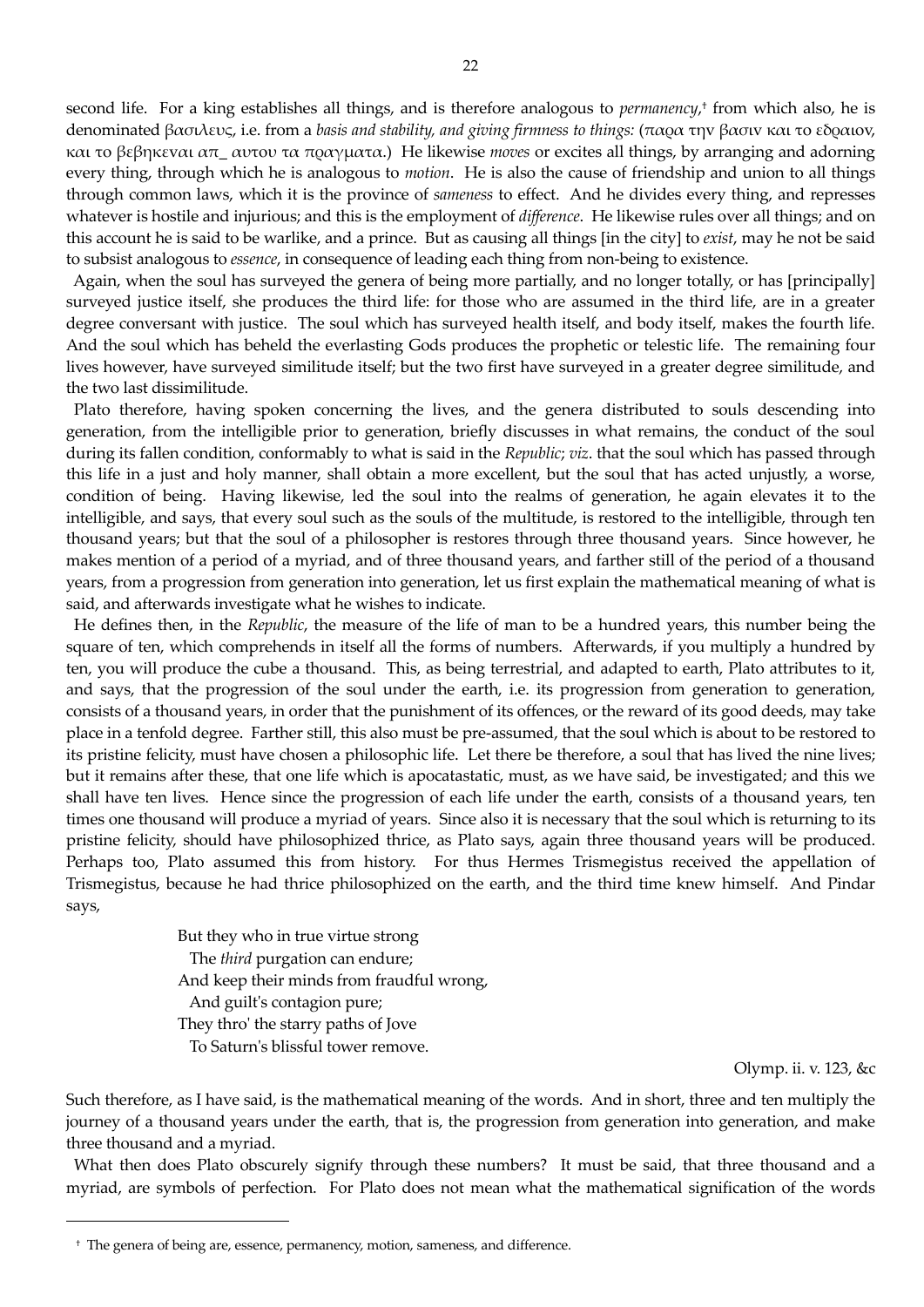seem to indicate. For if this were the case, there would be an apocatastasis of every soul in a myriad of years, and thus this world would become destitute of souls. But this is impossible, as is also evident from what is related of Aridæus in [the tenth book of] the *Republic*, who was many thousand years under the earth, and yet was not able to ascend from the mouth, though other souls ascended from it. Plato therefore, does not intend to signify a mathematical and arithmetical multitude of years, but measures of perfections, and gradations of first, middle, and last souls. For some souls make their apocatastasis more swiftly, but others more slowly, and some require but a little, but others an abundant, purification. And three is a perfect number, containing the beginning, middle, and end. Ten also is a perfect number, subsisting according to another form [i.e. according to a form different from that of three], and comprehending in itself all numbers. Three likewise, is analogous to three thousand, and ten to a myriad: for each of them is a monad, and is comprehensive of all numbers. On all these accounts therefore, Plato uses three thousand and a myriad, manifesting by these numbers, that those who philosophize perfectly, make their apocatastasis to the intelligible in a shorter time, as requiring but little or no purification; but that the souls of the multitude make their apocatastasis in a longer time, as being in want of much punishment and purification. A thousand also manifests a certain measure of the perfection of the soul that is purified under the earth; which having obtained, it again comes into generation, and having lived well or ill on the earth, again acquires its requisite perfection under the earth. Hence, these periods do not entirely manifest so great a multitude of years, so as that souls make their apocatastases in such a great length of time, but they symbolically signify, a certain proper measure of perfection; through which the soul receiving what is adapted to it, and obtaining its perfection, is restored to its pristine felicity.

**250b** "Plato every where says, that the sovereign Sun is analogous to the first principle of things. For as here the sun is the sovereign of the whole sensible world, so is the first principle in the intelligible world. And as from the sovereign Sun light descends, which conjoins, connects, and unites that which is visive with that which is visible; after the same manner also, the light proceeding from the first God, and which Plato calls truth, conjoins intellect with the intelligible. You see therefore that beauty imitates this light. For it is, as it were, a light, emitted from the fountain of intelligibles to this visible world, alluring and calling upward all things to itself, and uniting the lover with the object of love. Hence also, elevation [to the intelligible] is effected through it. Plato therefore, summarily says, that intelligibles are the objects to which Love elevates. For the beauty, which is here, is obscure and sensible, (just as the light which is here, is mingled with air,) and leads us to the reminiscence of beauty itself.

 But when he says, *"We were then permitted to see splendid beauty;"* he means beauty itself coruscating, without any mixture of its contrary. And *the happy choir,* in conjunction with which we then revolved, consists of divine souls, which on account of their united subsistence, are called a choir. But he now denominates a choir, that which he before called *the army of Gods and dæmons.* It is likewise properly called by him happy. For in reality, he who surveys those forms is happy and blessed.

 Again, when he says, *"We indeed following with Jupiter,"* it must be observed, that in the *Timæus*, he represents the Demiurgus when he is making the world, disseminating souls equal in number to the stars, i.e. equal according to forms. Hence, making some of them to be Solar, others Lunar, and other Jovian, &c., he disseminated some of them into the Earth, but others into the other instruments of time. Plato therefore now says, *"We indeed following with Jupiter,"* as knowing his proper God [i.e. the God to whose series he belonged]. For this is the felicity of the human soul, to revolve in conjunction with appropriate Gods; since it is not possible to pass beyond the Gods.

 When also he says, *"Being initiated,"* he denominates *initiation* (τελετη) from the soul being rendered by it *perfect* (παρα τo τελεαv τηv ψυχηv απoτελειv.) You see therefore, that the soul was once perfect. Hence, when it is on the earth, it becomes divided, and the whole of it is not able to energize by itself. He likewise says, *"Which may be lawfully called."* For the *vision* of them is not simply most blessed; since the perceiver sees, as being different from that which is seen. It is necessary however, that union should take place. The establishment therefore in these objects of vision, is most blessed. But it is necessary to know that *telete* (τελετη) is one thing, *muesis* (μυησις) another, and *epopteia* (επoπτεια) another. *Telete* therefore, is analogous to that which is preparatory to purifications, and the like. But *muesis*, which is denominated from closing the eyes, is more divine. For to close the eyes, is no longer to receive those divine mysteries by sense, but to behold them with the soul itself. And *epopteia* is to be established in, and become a spectator of them. He likewise says, *"These divine orgies were performed by us,"* because to perform orgies, and the mysteries, is called *orgiazein* (oργιαζειv).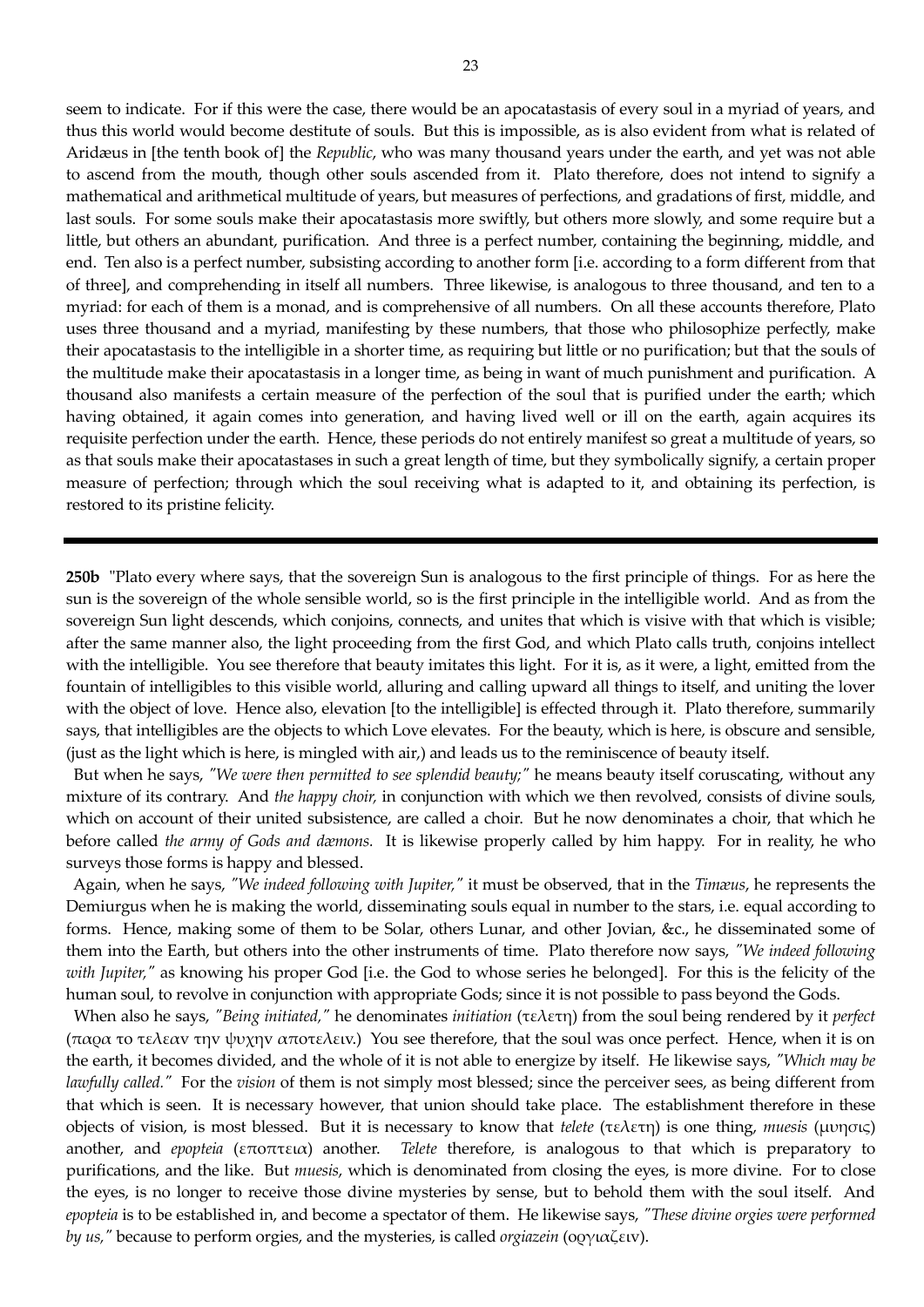Again, when Plato says, *"Being ourselves then entire,"* he speaks of those divine mysteries, as a spectator; and uses the word *entire* for *perfect.* When also, he says, *"The evils which awaited us in a posterior time,"* he signifies that the communion of the body becomes the cause of the lapse of the soul. But by the word *stable*, he indicates the firm and constant nature of intelligibles. The expressions *closed eyes,* and *epoptic spectators,* are derived from the Eleusinian mysteries. He also says, we were spectators *"in a pure light, being ourselves pure,"* because the splendor in the sublunary region is not pure; for it is mingled with air. But we ourselves were then pure, because it is not lawful for that which is impure to be conjoined with that which is pure. And lastly, as oysters are bound to their shell, so are we to the body.

. "But with respect to other souls, such as follow divinity in the best manner, and become similar to its nature, raise the head of the charioteer into the supercelestial place; where he is born along with the circumference: but is disturbed by the course of the horses, and scarcely obtains the vision of perfect realities. Other souls however, at one time raise, and at another depress, the head of the charioteer: and through the violence of the horses, they partly see indeed, and are partly destitute of vision. And again, other souls follow, all of them affecting the vision of this superior place; but from being unable to accomplish this design, they are carried round in a merged condition, trampling on, and attacking each other, through a contention of precedency in their course. Hence the tumult, contest, and perspiration are extreme. And here indeed, many become lame through the fault of the charioteers, many break many of their wings, and all of them involved in mighty labour, depart destitute of the perception of reality; but after their departure they use a doxastic nutriment; through which there is a great endeavour to behold where *the plain of Truth* is situated. For from a meadow of this kind, that which is best in the soul receives convenient nutriment; and from this, the nature of the wing is nourished, by which the soul is enabled to ascend."

**247b** The following are the elucidations of Hermeas on this passage: "Plato having spoken concerning divine souls, and those that always subsist invariably the same, now passes to our partial and human souls, which are sometimes able to follow divinity, and sometimes abandon a divine nature. Hence, he manifests them by the indefinite word *others*, as possessing much depravity and wandering. He also divides these triply, into first, middle, and last. For he had likewise, given a triadic division to the natures of a superior order. Hence, of the spectacles, he says, that some are within the Heaven, others, in the sub-celestial arch, and others, beyond the Heaven. And again, of the spectacles beyond the Heaven he says, that the truly-existing essence which is in the super-celestial place, is *without colour, without figure,* and *without contact.* Prior to this likewise, he made a division into Jupiter and Vesta, and the ten leaders: and again into Jupiter, Gods, and dæmons: or again, into Jupiter, and those that always follow him, when they are willing and able.† For universally, every thing which has once proceeded from the first principle, ought to be triadic. For being perfect it will have a first, middle, and last, conformably to what the [Chaldean] Oracle says, *"The triad measuring all things."* Thus therefore, respecting our souls, he says that some of them raise the head of the charioteer, i.e. the summit of our intellect, to the supercelestial place; but that others, sometimes raise the head, and sometimes do not; and that others, are not able to raise it, but are borne downward to generation. It must also be accurately observed, how he indicates the difference between our souls and those that are divine. For in speaking of our highest felicity, and assuming the soul which is most excellently assimilated to divinity, he says, that it is scarcely able, through being disturbed by the horses, to raise the head of the charioteer to the place beyond the Heaven; to perceive something of real beings; and thus to stand on the back of the Heaven, as in a watch-tower, surveying different objects at different times. And divine souls indeed, are said to be carried round by the circulation of the Heaven; but our souls, to be carried round in conjunction [συμπεριαγεσθαι] [with those that are divine].

 But by the *head* of the charioteer, we must understand, the highest and most intellectual part of the soul, which unically possesses all the intellectual power of it. Since therefore, the soul is multipotent, and the other powers of it also wish to energize, hence souls of the first rank, are very properly said to be *disturbed* by the horses. But souls of the middle rank, which have not perfectly disciplined their other powers, are not merely said to be disturbed, but to be *forced* by the horses; and hence, at one time, they energize according to their summit, and at another again, according to their more subordinate part. And souls of the third rank, are entirely vanquished by the horses; on which account, being unable to raise the head of the charioteer, they become in a merged condition. Take also examples of these from characters on the earth. And let an example of a soul of the first rank be a

† And these, as they are sometimes willing and able to follow Jupiter, and sometimes not, make with Jupiter, a triadic division.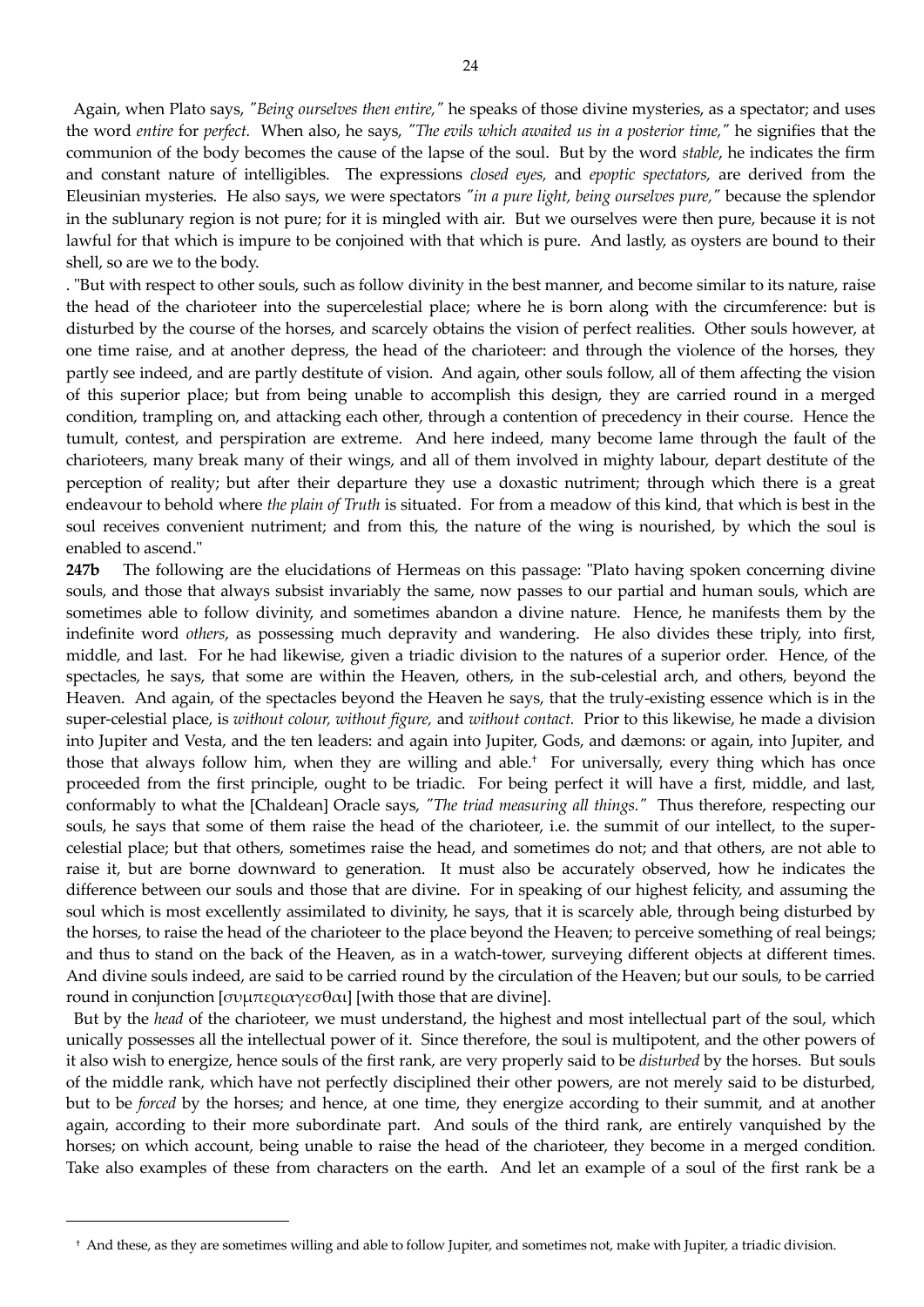philosopher who is at leisure† with himself, and for contemplation, but who imparts good alone to the other lives of himself, and to every thing in his vicinity. But let the political character be the image of souls of the middle rank; at one time being extended to contemplation, and at another again, being converted to, and arranging things of a subordinate nature. And let souls of the third rank, be analogous to the vulgar and impassioned man. Moreover, there is a great extent in souls of the middle rank, in consequence of their perceiving some things, but not perceiving others. For some indeed, have seen many things, but have not seen a few; but others vice versa, have seen a few, but have not seen many things; and others, have equally seen some things, and have not seen others. This therefore, must be attended to; for it will contribute to our knowledge of the lives that are in a following order. Hence the souls that are the last of those that follow the Gods, as they naturally aspire after the supercelestial place, are convolved together with the Gods, but through their want of power to survey it, they tend downward. And at last, will and desire leave them: for will begins the first, and ends the last. As therefore, here on the earth, the vulgar and impassioned man, naturally indeed aspires after good, but is unable to distinguish and discover truly existing good, there also souls are affected after the same manner.

 You may likewise assume other examples of the three orders of souls. Of the first order indeed, the temperate man; but of the second, the continent man, where, though there is a sedition between the subordinate and more excellent parts of the soul, yet at the same time, reason endeavours to preserve its authority. And of the last order, you may assume the incontinent, or the intemperate man as an example. And again, you may take, as an example of the first order, the worthy man, who neither accuses himself, nor another. For the first of souls are not disturbed through their own depravity, but through the nature of the subject thing, it being such as to cause perturbation. Hence also, we may dissolve the doubt which enquires, how it is said, *that the soul when perfect and winged, revolves on high, and governs the whole world?* For so far as the soul follows the Gods, and gives itself to them, it is happy. But souls of the middle class must be arranged conformably to one who makes a proficiency, and who accuses himself alone.

 Again, when Plato adds, that souls of the third rank *are carried round in a merged condition,* he does not say that they *fall*, but that they are *merged*, as being enslaved by the violence and sedition of other powers, but at the same time, are convolved together with the attendants of the Gods, through aspiring after the supercelestial place. And of divine souls indeed, it is said, that the circulation of the Heaven convolves them, in consequence of their being adapted to this, and giving themselves to the circulation. But of souls of the third class it is said, that they are jointly convolved, as being borne along by violence; they indeed tending in a right-lined progression to generation, but at the same time being circularly convolved, through their being still carried by the Heaven, and the attendants of the Gods, just as the inflammable matter at the summit of the air, is said to be circularly borne along. These souls therefore, become in a merged condition, in consequence of their genesiurgic power gravitating, and wishing to energize: for with this power the irrational form of life is connected. When also it is said, that *they trample on each other,* it must not be supposed that they use feet there, but that one soul endeavours to be before another. The superior therefore, may be said to trample on the subordinate soul, and the subordinate to attack the superior. Souls of this kind however, are not extended to the intelligible, but look to each other, and contending with, endeavour to surpass each other.

 Hence, a *perturbation* is produced in them of the dianoetic part, but a *contest* of anger; for it is anger which aspires after honour and precedency; and *an extreme perspiration* of the epithymetic and genesiurgic part, which afterwards proceeds into generation. But it is said to be *extreme*, in contradistinction to the divine perspiration of ascending souls, which Plato mentions in what follows. Here however alone, in souls of the third rank, he blames the charioteer, because it is the cause to them of a confusion of this kind; just as he says in the *Republic*, that it is impossible for the decorous condition of the city to be dissolved, without the depravity of the rulers. You may also assume from hence, that the whole soul descends according to Plato, if the charioteer which is the summit of it, becomes depraved, and that one part of the soul does not, as Plotinus says, descend, but another part abide on high.

 Again, with respect to the *lameness* of these souls, this becomes known from the motion of those persons that are lame. For these proceed slowly, and inelegantly, and are in danger of falling. Thus therefore, these souls also, are more dull and inelegant in their intellectual conceptions, and are always in danger of being drawn down into

† Conformably to this Plato elsewhere says, that the genuine philosopher is nourished in truth and *leisure*. But at present, as true philosophy is not studied, and there are consequently, no genuine philosophers, every man is busily employed about external concerns, and no one is at leisure for speculations of the highest importance. "I am too busy, I have not a moment to spare for such things," is the common language of the high and the low, the rich and the poor.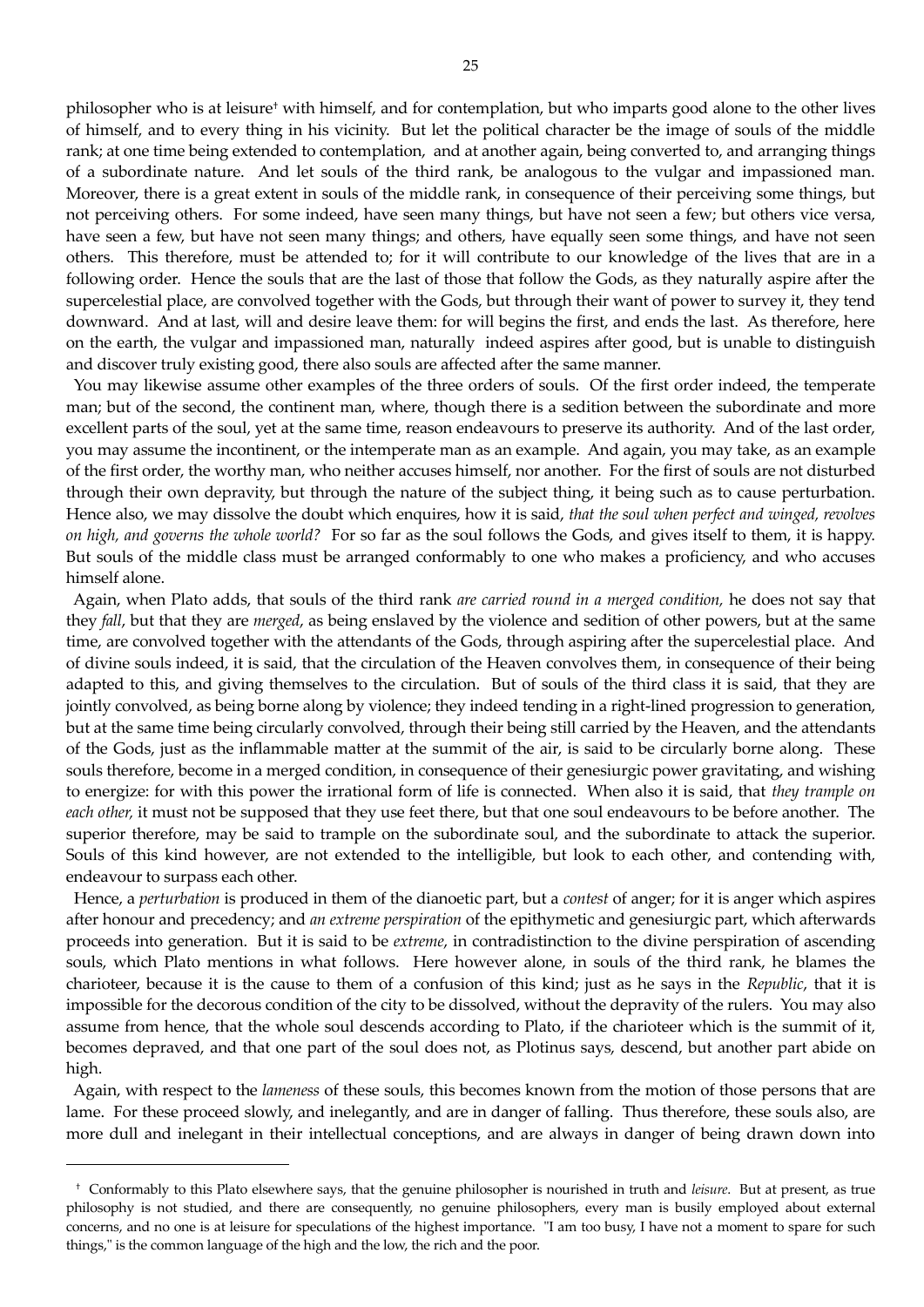generation. Hence, Plato assimilates their intellections to the walking of those that are lame; since walking is adapted [as an image] to their transitive intelligence. It is likewise beautifully observed by him, that many of these souls *break* their wings; for he does not say they *destroy* them, because the soul never loses its anagogic power; but its energies indeed become sluggish, and in this respect, may be said to perish, but the power remains broken. Farther still, we may derive an explanation of what is here said, from winged animals. For if any one of these *breaks* its wings, it is for a short time raised on high, through the winged nature which it possesses, but is again drawn downward. They *depart* therefore, he says, *destitute of the perception of reality,* i.e. they fly to that which is without God, and dark.

Heaven's exiles straying from the orb of light,

[as Empedocles says]. But they depart *destitute*, or *imperfect* i.e. *uninitiated*. For the vision of intelligibles is truly initiation. They likewise use *doxastic nutriment,* i.e. they exert the reasons or forms of sensibles, and live according to these, no longer surveying intelligibles, but sensibles.

 Farther still, in the words, *through which there is a great endeavour, &c.* he delivers that which is common to the three orders of souls, as well of those that obtain the vision of intelligibles, as of those that do not. So that the answer to those who enquire, why therefore, do all souls thus endeavour and weary themselves to obtain this vision is, that all of them desire to perceive real beings. But by *the nutriment adapted to that which is best in the soul,* he means that which is adapted to the intellectual part of the soul; for this is alone appropriately nourished by the intelligible. But the wing of the soul, which is the anagogic power of it, is not *appropriately*, but *alone* nourished by the intelligible, and by nothing else. And *the meadow* is the prolific power of forms. The meadow also may be said to be the Nights: for there the fountains of life are contained. That however, is another meadow which is mentioned in the 10<sup>th</sup> Book of the *Republic*, in which souls about to proceed into generation dwell for a time. And this meadow is the luminous appearance (φασμα) which is under the moon. The meadow in the *Republic* however, is analogous to that which is here mentioned. For in the former, the principles of nature, and of the life in generation, are comprehended."

**259d** "Dancing here must not be understood literally, as if Terpsichore was propitious to those who engage in that kind of dancing which is the object of sense; for this would be ridiculous. We must say therefore, that there are divine dances; in the first place, the dance of the Gods; and in the second place, that of divine souls. In the third place, the revolution of the celestial divinities, *viz*. of the seven planets, and the inerratic sphere, is called a dance. In the fourth place, those who are initiated in the mysteries perform a certain dance. And in the last place, the whole life of a philosopher is a dance. Who then are those that honour the Goddess in the dance? Not those who dance well, but those who live well through the whole of the present existence, elegantly arranging their life, and dancing in symphony with the universe. Again, Erato is denominated from Love, and from making the works of Love, lovely; for she co-operates with Love. But Calliope is denominated from the eye; and Urania presides over astronomy. Through these two Goddesses we preserve our rational part from being in subjection to the irrational nature. For through sight surveying the order of the celestial Gods, we properly arrange our irrational part. And farther still, through rhythms, philosophy, and hearing, we elegantly dispose that which we contain of the disorderly and void of rhythm."

**261c** The Athenians established a temple of Rural Diana, because this Goddess is the inspective guardian of every thing rural, and represses every thing rustic and uncultivated. But the altars and temples of the Gods signify their allotments; as you may also call this mundane body, or apparent solar orb, the altar and temple of the sun, and of the soul of the sun.

With respect to the fable, a twofold solution may be given of it; one from history, more ethical, but the other transferring us to wholes. And the former of these is as follows: Orithya was the daughter of Erectheus, and the priestess of Boreas; for each of the winds has a presiding deity, which the telestic art, or the art pertaining to sacred mysteries, religiously cultivates. To this Orithya, then, the God was so very propitious, that he sent the north wind for the safety of the country; and besides this, he is said to have assisted the Athenians in their naval battles. Orithya, therefore, becoming enthusiastic, being possessed by her proper God Boreas, and no longer energizing as a human being (for animals cease to energize according to their own peculiarities when possessed by superior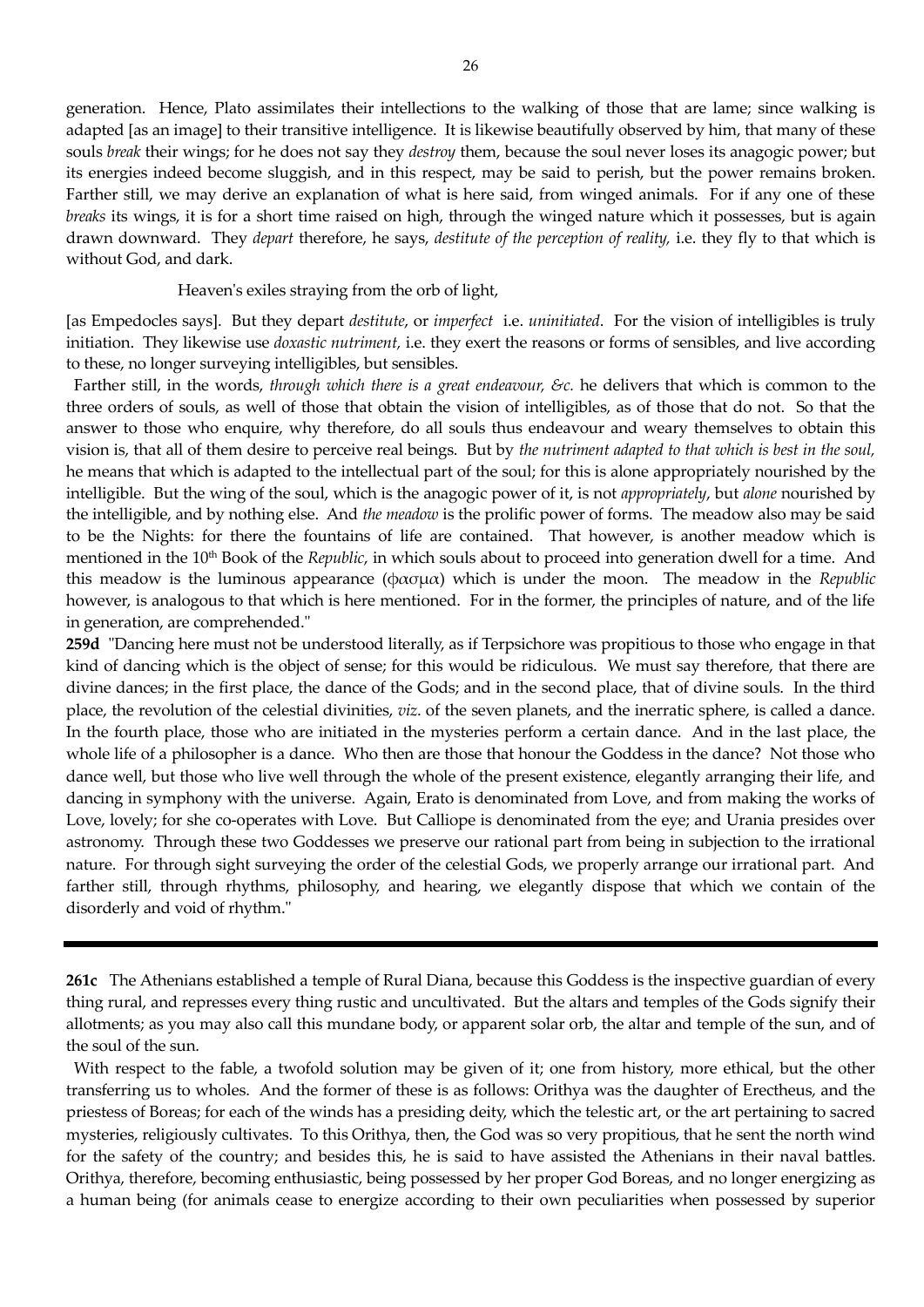causes) died under the inspiring influence, and thus was said to have been ravished by Boreas. And this is the more ethical explanation of the fable.

 But the second, which transfers the narration to wholes, is as follows, and does not entirely subvert the former: for divine fables often employ transactions and histories in subserviency to the discipline of wholes. They say, then, that Erectheus is the God that rules over the three elements, air, water, and earth. Sometimes, however, he is considered as alone the ruler of the earth, and sometimes as the presiding deity of Attica alone. Of this deity, Orithya is the daughter. And she is the prolific power of the earth, which is indeed co-extended with the word *Erectheus*, as the unfolding of the name signifies. For it is *the prolific power of the earth flourishing and restored according to the seasons*. But Boreas is the providence of the Gods supernally illuminating secondary natures; for the providence of the Gods in the world is signified by Boreas, because this divinity blows from lofty places. But the elevating power of the Gods is signified by the south wind, because this wind blows from low to lofty places; and besides this, things situated towards the south are more divine. The providence of the Gods, therefore, causes the prolific power of the earth, or of the Attic land, to ascend, and proceed into the apparent.

Orithya, also, may be said to be a soul<sup>†</sup> aspiring after things above, from ορουω and θειω, according to the Attic custom of adding a letter at the end of a word, which letter is here an  $\omega$ . Such a soul, therefore, is ravished by Boreas supernally blowing. But if Orithya was hurled from a precipice, this also is appropriate. For such a soul dies a philosophic, not receiving a physical death, and abandons a *proairetic*, ‡ at the same time that she lives a physical life. And philosophy, according to Socrates in the *Phædo*, is nothing else than a meditation of death.

 According to some, however, Socrates in what he here says about Orithya and Boreas does not admit the explanation of fables. But it is evident that he frequently does admit and employ fables. Now, indeed, he blames those explanations which make fables to be nothing more than certain histories, and unfold them into material causes, airs, and earth, and winds, which do not revert to true beings, nor harmonize with divine concerns. Hence, Socrates now says, If unfolding this fable I should recur to physical causes, and should assert that the wind Boreas, blowing vehemently, hurled Orithya as she was playing from the rock, and thus dying she was said to have been ravished by Boreas, - should I not speak absurdly? For this explanation which is adopted by the *wise*, *viz*. by those who are employed in physical speculations, is meagre and conjectural; since it does not recur to true beings, but to natures, and winds, airs and vortices, as he also says in the *Phædo*. He rejects, therefore, these naturalists, and those who thus explain this fable, as falling into the indefinite and infinite, and not recurring to soul, intellect, and the Gods. But when Socrates says that he considers such interpretations as the province of a man *very curious and laborious, and not entirely happy*, these words indicate the being conversant with things sensible and material. And the Centaurs, Chimæras, Gorgons, and Pegasuses, are powers which preside over a material nature, and the region about the earth.†

 When Socrates also says, that he is not yet able to know himself, his meaning may be, either that he does not yet know himself as pure soul itself, but that as being in body he knows himself; or that he does not yet know himself, as he is known by divinity. For if ever any man knew himself, this was certainly the case with Socrates.

 When likewise he says, "I do not contemplate these, but myself;" this is because he who knows himself knows all things. For in consequence of the soul being παμμορφον αγαλμα an omniform image, he beholds all things in himself. But by Typhon here we must understand that power which presides over the confused and disordered in the universe, or in other words over the last procession of things. The term *manifold*, therefore, in this place, must not be applied to the God Typhon, but to that over which he presides, as being in its own nature moved in a confused, disordered, and manifold manner. For it is usual with fables to refer the properties of the objects of providential care to the providing powers themselves.

 Farther still, Socrates mentions Juno, as generating and adorning the beauty of the mundane fabrication; and hence she is said to have received the Cestus from Venus. But Achelous is the deity who presides over the muchhonoured power of water. For by this mighty river, the God who is the inspective guardian of potable water is manifested. And Nymphs are Goddesses who preside over regeneration, and are ministrant to Bacchus the offspring of Semele. But this Bacchus supplies the regeneration of the whole sensible world.

† This is according to the psychical mode of interpreting fables. See my translation of Sallust *On the Gods and the World*. [TTS vol. IV.]

‡ This is a life pertaining to her own will; for the soul in this case gives herself up to the will of divinity.

† For an account of divine fables, and specimens of the mode in which they ought to be explained, see my Introduction to the second Book of the *Republic*, in Vol. I [TTS vol. IX] of my translation of Plato.